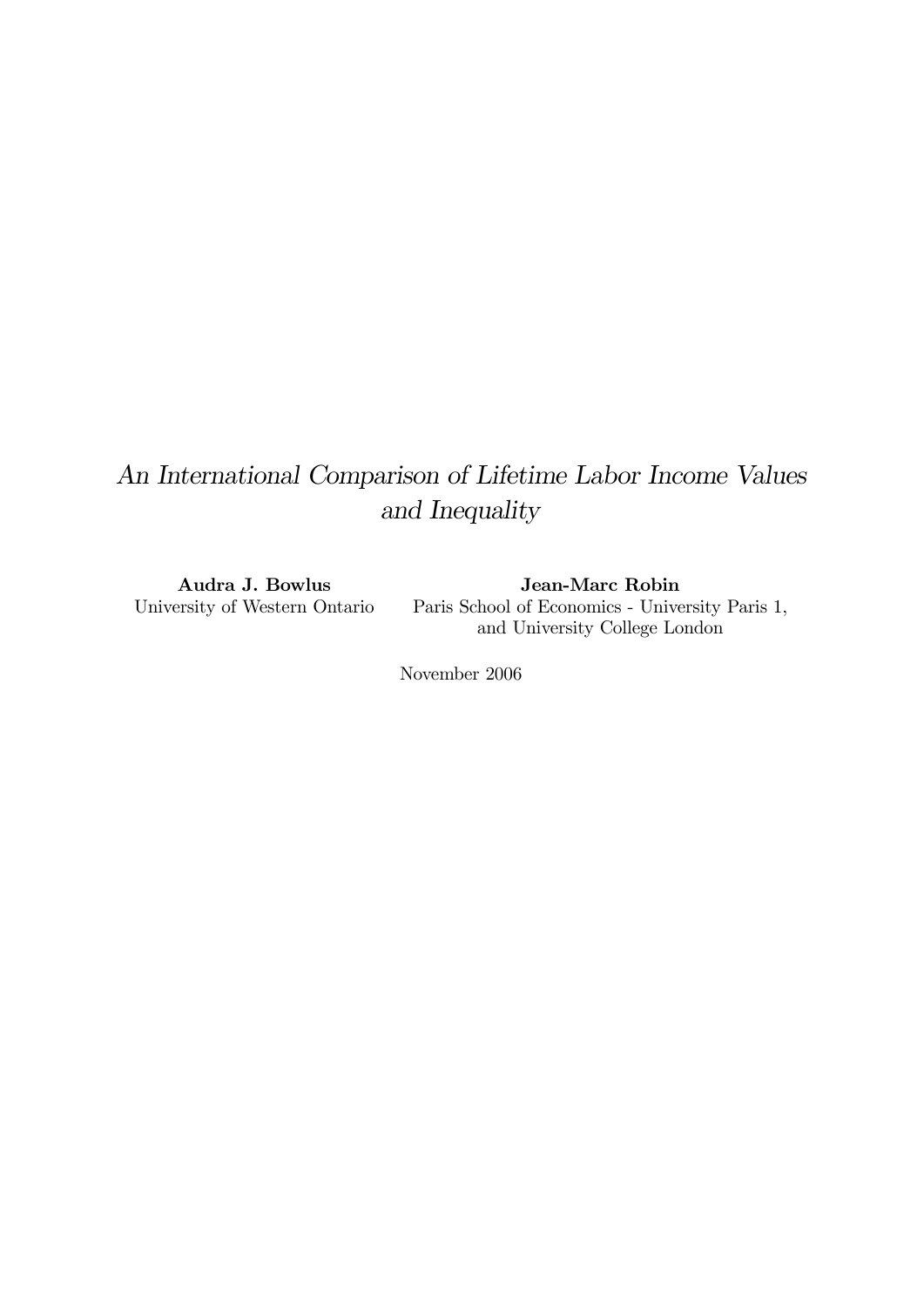## 1 Introduction

It is well conceded that one-year earnings inequality offers an incomplete picture of economic inequality. Among the many individual economic attributes that should be considered are unemployment risk and, more generally, earnings mobility. In this paper, we compare and contrast earnings mobility across the United States, Canada, France, Germany and Great Britain at the turn of the 21st century. We construct and estimate a flexible model of individual earnings dynamics for each country and simulate individual earnings trajectories given base-year earnings (1999). The ratio of lifetime earnings inequality to base-year earnings inequality provides a measure of how much equalizing mobility is in each country (Fields, 2005b).

The following conclusions can be drawed from the literature on earnings mobility that we review below. First, there is no available study for after 1995. Second, there is some evidence that the U.S. exhibit more mobility than other industrial countries, yet how much equalizing is unclear. Third, there does exist a fair amount of cross-country comparative studies of earnings mobility but far less than empirical studies of cross-sectional earnings inequality (see the surveys of Levy and Murnane, 1992, Gottschalk and Smeadling, 1997, Katz and Autor, 2000). The reason is that to compute measures of permanent income most authors rely on actual individual or familial income trajectories of a length of at least Öve years. The scarcity of long panels is thus a limiting constraint in most countries. Fourth, most studies allow for very few conditioning variables and always through coarse sample clustering. Fifth, the use of five-year-or-more individual earnings aggregates as a measure of permanent income has the drawback of mixing up structural mobility (changes in the steady-state equilibrium wage distribution) and exchange mobility (earnings dynamics in a particular steady-state equilibrium). Sixth, results differ for pre- or post-tax, individual or family income.

In this paper we develop a flexible semi-parametric model of pre-tax, individual earnings cross-sectional distribution and dynamics. We use a copula approach to model the dynamics of marginal distributions separately from the dynamics of individual ranks within the marginal distributions. The cross-sectional distributions are conditional on education, experience and calendar time. The copula is conditioned by education and experience. By this way we can separate structural mobility (changes in marginal distributions) from exchange mobility (ranks dynamics). We assume a first-order Markov copula which allows to identify the model over panel data as short as two years. On the other hand, we model the Örst-order autoregressive dynamics of ranks in a very flexible way. Specifically, we estimate a transition probability matrix for earnings deciles and use linear interpolation for the simulation of continuous ranks.

The decomposition of mobility into structural and exchange components that one finds in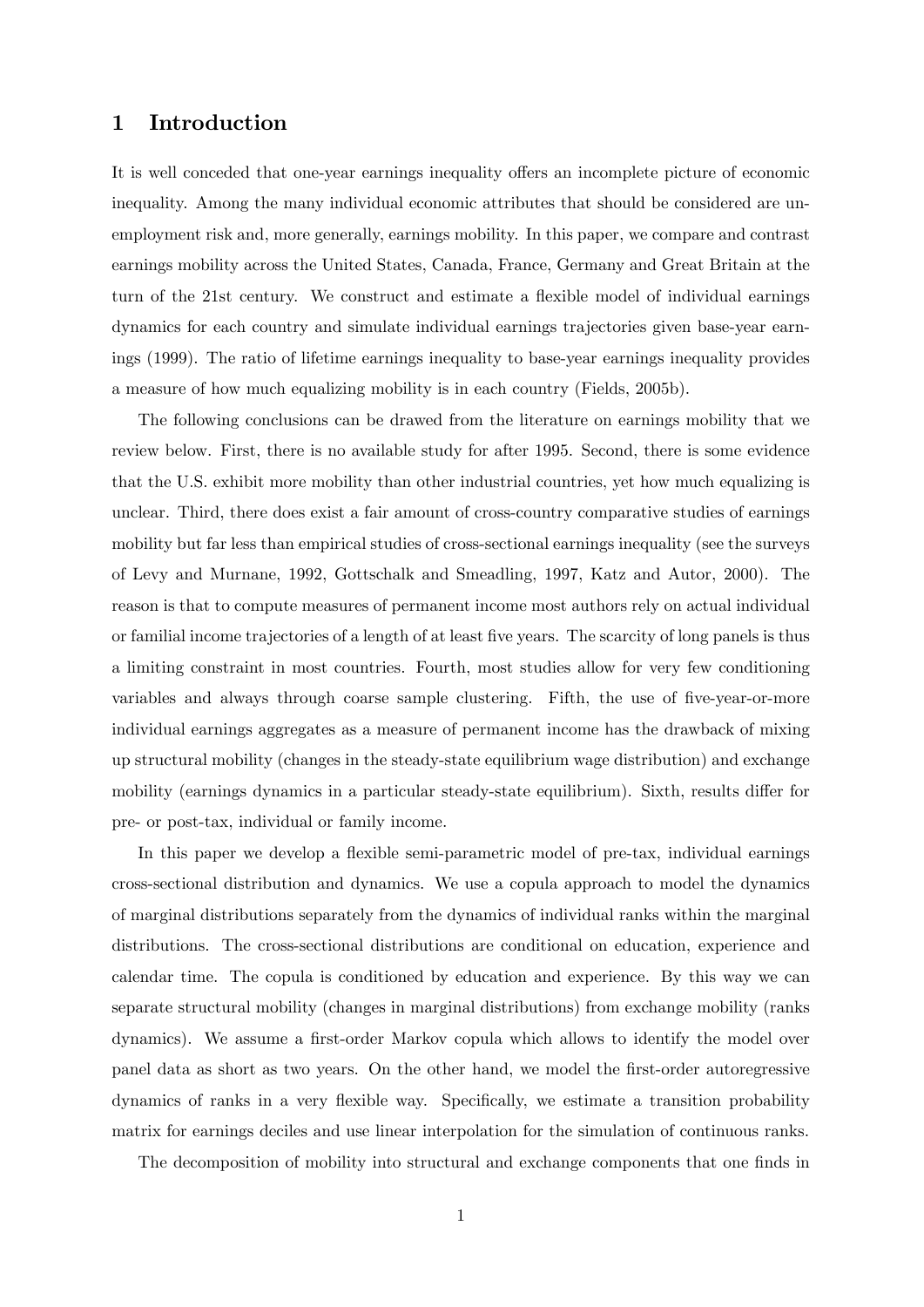the literature (see below) involves counterfactual simulations based on very rudimentary models of structural change, as well as a rudimentary description of individual heterogeneity. In this paper, we allow for complex interactions between calendar time and education and experience. The exchange component of mobility is the amount of inequality in aggregate (lifetime) earnings obtained by simulating index trajectories from base year, shutting down structural change by removing all time trends including changing returns to education.

Our main results are as follows. First, our model of marginal earnings distributions and copulas is found to provide an excellent Öt to the data. The semi-parametric copula captures tail dependence remarkably well. Second, the copula estimated for the U.S. implies much less persistence than for the other countries which display very similar ranks dynamics (the U.K. being slightly less persistent than Canada, France and Germany). Third, less persistence in the U.S. induces individuals to exchange positions more often than in the other countries. Surprizingly enough, the lifetime earnings inequality that results from exchange mobility is found to be the same in all countries despite greater earnings inequality in base year (1999) in the U.S. This confirms Flinn's (2002) result for the U.S. and Italy.

Our paper is closely related to the papers of Flinn (2002) and Bowlus and Robin (2004) and to a lesser extent Cohen (1999) and Cohen and Dupas (2000). These papers use a partialequilibrium, on-the-job, stationary search model as behavioral model and compute present values to measure individual welfare. However, very little use is made of the search model besides the simple formulas for present values that it provides. The standard on-the-job search model yet constrains earnings dynamics a lot. Bowlus and Robin (2004) tried to improve the Öt by augmenting the number of parameters governing on-the-job arrival rates. Yet, the model becomes rapidly too complex for the computation of present values to be analytically tractable. This is why we opt in this paper for the computation of realized values instead of present values. Bowlus and Robin (2004) show that results using present or realized values are qualitatively identical. Moreover, realized values correspond to the aggregate or permanent earnings computed in classical mobility studies, and using a model and simulation allows to extend the usual aggregation periods of five-ten years to lifetime.

The plan of the paper is as follows. The next section reviews the methodological and empirical literature. Section 3 develops a theoretical framework for computing lifetime values. The data are discussed in Section 4. Section 5 analyzes the results. The last section concludes.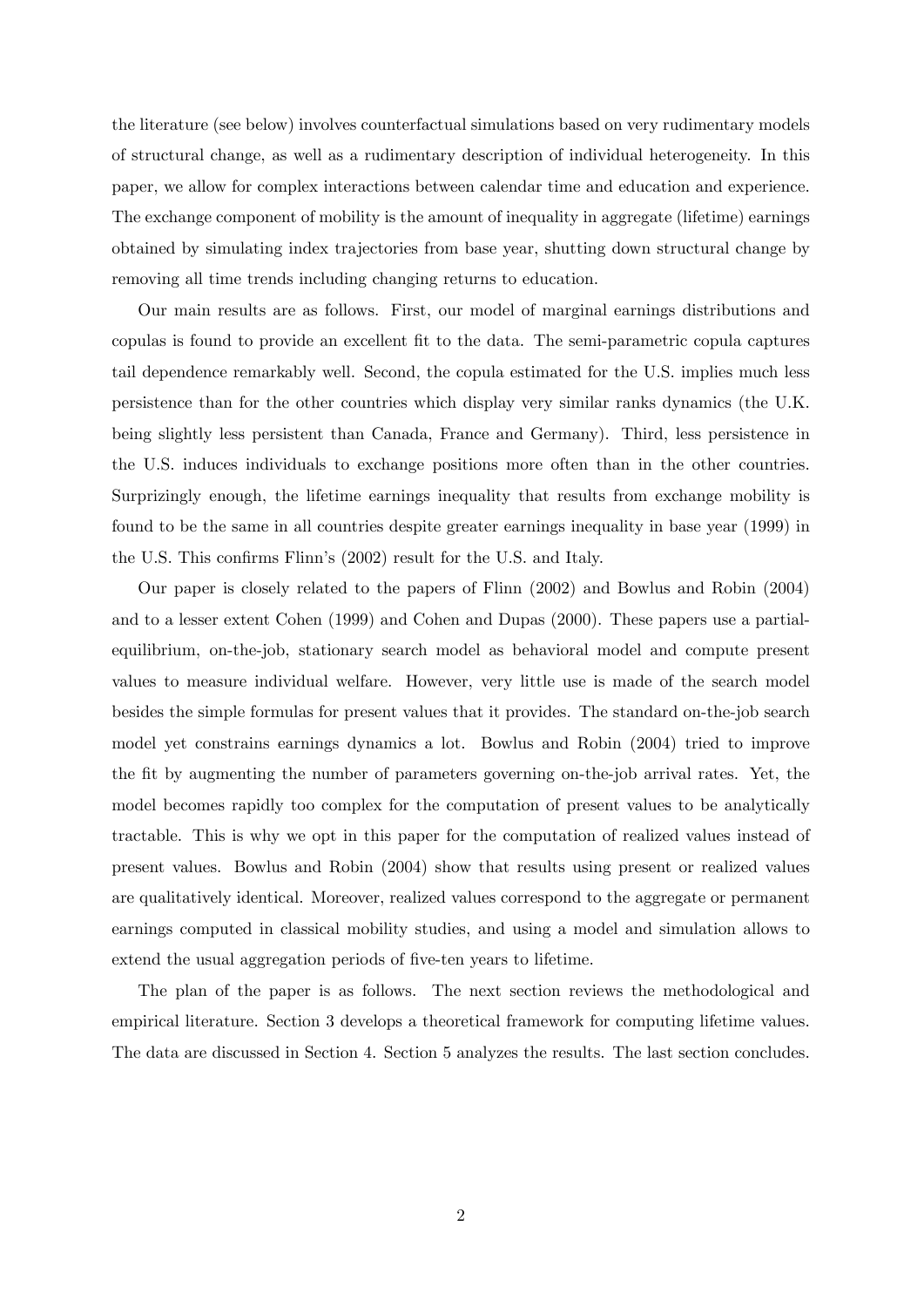## 2 Literature review

There is a vast literature on economic mobility, reviewed in Atkinson, Bourguignon and Morrisson (1992), Maasoumi (1998), Fields and OK (1999) and Morgan (2005). General, non-formal discussions on the interaction between cross-sectional income mobility and earnings mobility can be found in Schumpeter (1955), Friedman (1962) and Sen (1974). The distinction between exchange and structural mobility used in the sociological literature for occupational mobility was introduced in welfare economics in the early eighties (Markandya 1982, 1984, and King, 1983). In this section, we first review the literature on measuring inequality; then we review cross-country comparisons of mobility.

Measuring mobility. Several mobility indices have been proposed in the literature to quantify the change in long-run earnings inequality induced by mobility. Different mobility indices produce different rankings as they all measure different facets of mobility (see e.g. Dardadoni, 1993, Maasoumi, 1998, Checchi and Dardadoni, 2003, Buchinsky et al., 2003, Fields, 2005a). Fields (2005a) lists the "six facets" of earnings mobility as: "time-independence, positional movement, share movement, flux, directional-income movement, and mobility as an equalizer of longer-term incomes." There are two classes of mobility indexes. The first class of indexes aim at characterizing some properties of the transition kernel of Markovian earnings processes. The second class compares a welfare index of aggregate income to a counterfactual one.

The most well known mobility index in the second class is certainly the index proposed by Shorrocks (1978a, 1978b) which compares aggregate inequality to mean inequality:

$$
M_S\left(\mathbf{Y}\right) = 1 - \frac{I\left(\sum_{t=1}^T \alpha_t Y_t\right)}{\sum_{t=1}^T \alpha_t I\left(Y_t\right)},
$$

where  $\mathbf{Y} = (Y_1, ..., Y_T) = (y_{ht})$  is an  $N \times T$  panel of earnings,  $I(\cdot)$  is some relative inequality index and  $\alpha_t$  are weights.<sup>1</sup>

Benabou and OK (2001) note a feature of this index which they find problematic: it treats equalizing and disequalizing changes in the same way. Fields (2005b) therefore proposes to modify Shorrocks's mobility index as:

$$
M_F(\mathbf{Y}) = 1 - \frac{I\left(\sum_{t=1}^T Y_t\right)}{I\left(Y_1\right)},
$$

by replacing the average inequality index of the denominator in  $M<sub>S</sub>$  by the base-year earnings inequality index  $I(Y_1)$ . Fields's index is related to the index of Chakravarty et al. (1985) who

<sup>&</sup>lt;sup>1</sup>The most natural choices for  $\alpha_t$  are  $\alpha_t = 1$  and  $\alpha_t = \overline{Y}_t/\overline{Y}$ , the ratio of year-t average income to the average income in the pooled distributions. The latter corresponds to uniform weights for detrended individual income series.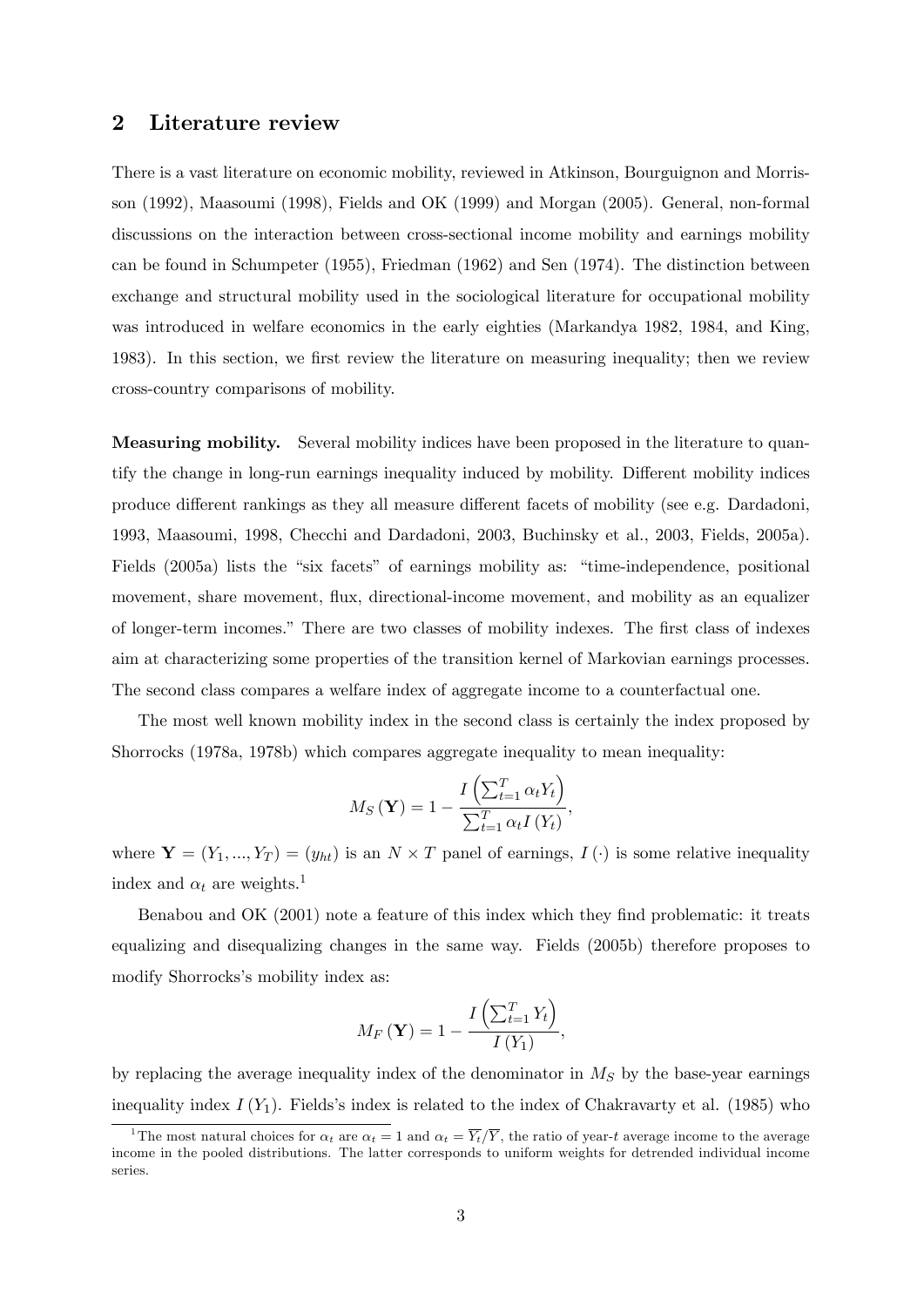propose to compare aggregate inequality  $I\left(\sum_{t=1}^T Y_t\right)$  to the counterfactual aggregate inequality that would prevail in absence of mobility as follows:

$$
M_C\left(\mathbf{Y}\right) = 1 - \frac{I\left(\sum_{t=1}^T Y_t\right)}{I\left(\sum_{t=1}^T \frac{\overline{Y}_t}{\overline{Y}_1} Y_1\right)},
$$

where  $\overline{Y}_t = \frac{1}{N}$  $\frac{1}{N} \sum_{h=1}^{N} y_{ht}$  denotes year-t mean income. If individual income have been detrended, then  $M_F = M_C$ .

Lastly, Ruiz-Castillo (2004) and Van Kem (2004) propose to operate a further decomposition of the mobility index into structural and exchange components by considering aggregate inequality in the counterfactual distributions  $Y_{1|1} = Y_1, Y_{2|1}, ..., Y_{T|1}$ , where  $Y_{t|1}$  sorts the elements of  $Y_t$  in the order of  $Y_1$ . Ruiz-Castillo proposes to decompose  $M_C$  as

$$
M_C = 1 - \frac{I\left(\sum_{t=1}^T Y_{t|1}\right)}{I\left(\sum_{t=1}^T \frac{\overline{Y}_t}{\overline{Y}_1} Y_1\right)} + \frac{I\left(\sum_{t=1}^T Y_{t|1}\right) - I\left(\sum_{t=1}^T Y_t\right)}{I\left(\sum_{t=1}^T \frac{\overline{Y}_t}{\overline{Y}_1} Y_1\right)}.
$$
  
 
$$
\underbrace{\hspace{2cm}}_{\text{structural}}
$$

Van Kerm isolates a growth component as follows:<sup>2</sup>

$$
M_F(\mathbf{Y}) = 1 - \frac{I\left(\sum_{t=1}^T \frac{\overline{Y}_t}{\overline{Y}_1} Y_1\right)}{I(Y_1)} + \frac{I\left(\sum_{t=1}^T \frac{\overline{Y}_t}{\overline{Y}_1} Y_1\right) - I\left(\sum_{t=1}^T Y_{t|1}\right)}{I(Y_1)} + \frac{I\left(\sum_{t=1}^T Y_{t|1}\right) - I\left(\sum_{t=1}^T Y_t\right)}{I(Y_1)} + \frac{I\left(\sum_{t=1}^T Y_{t|1}\right) - I\left(\sum_{t=1}^T Y_t\right)}{I(Y_1)}.
$$

Our approach is this paper follows the same ideas as in Ruiz-Castillo and Van Kerm, except that we use a more precise model to filter structural trends from earnings dynamics conditional on individual education and experience and yet does not require a long panel.

International comparison studies of earnings mobility. The OECD Employment Outlook of 1996 draws the following conclusion about earnings mobility between 1986 and 1991 across various OECD countries including the U.S., France and Germany:

The conclusion that similar and substantial levels of mobility prevail across countries is also confirmed when movements across earnings quintiles are examined. Approximately half of the workers in all of the countries were in a different earnings

 $^{2}$ Van Kerm only considers two periods and uses Fiels and Ok (1999b) mobility index (mean absolute difference in log income at each date).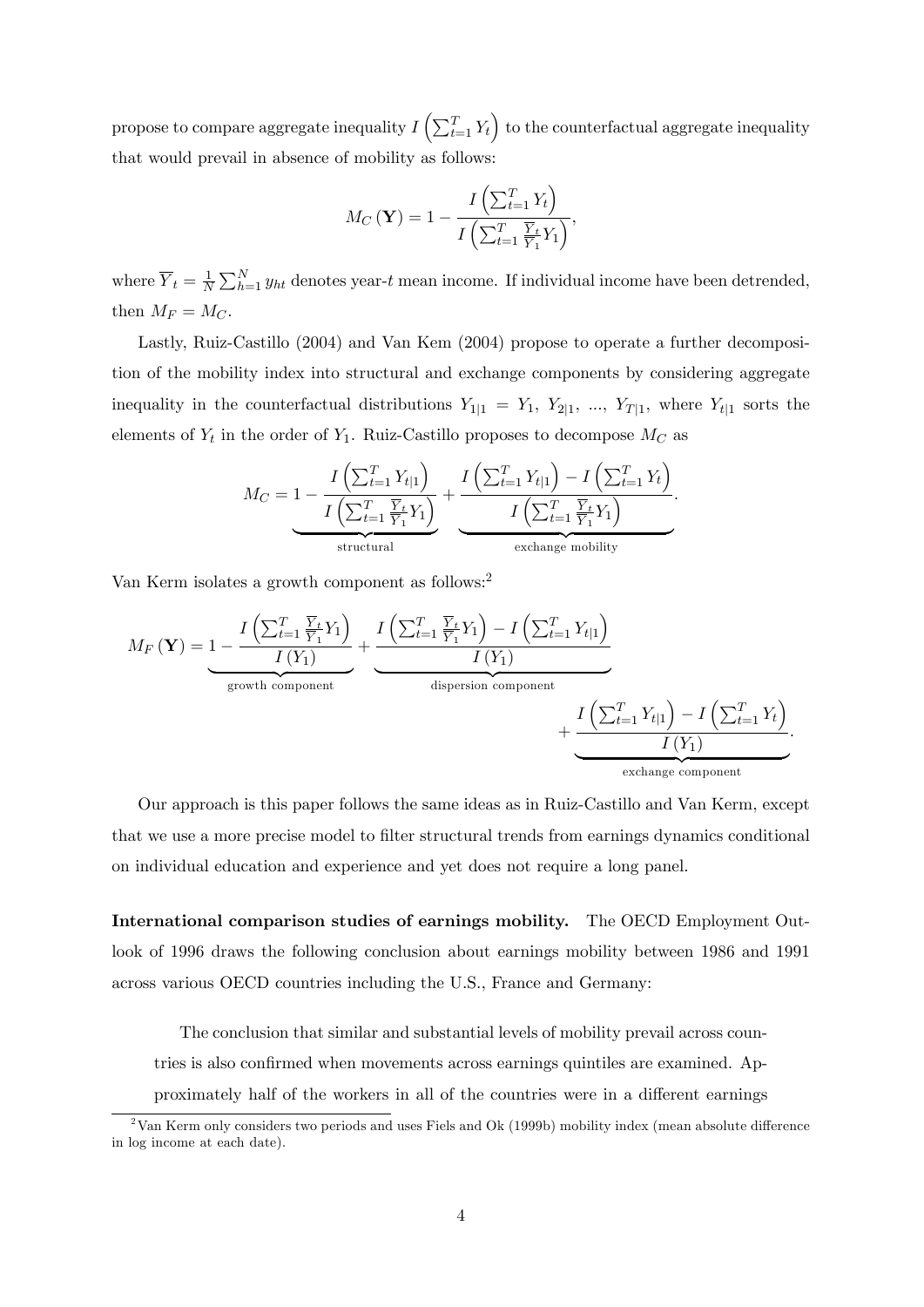quintile in 1991 than in 1986, and between 11 and 17 per cent (22 per cent for Finland) were at least two quintiles higher or lower than they had been, indicating large changes in relative earnings. Both indices suggest that Denmark, the United Kingdom and the United States (and, perhaps, Finland) had somewhat higher rates of earnings mobility than France, Germany, Italy and Sweden. But the overall picture is, nevertheless, one of considerable similarity.

The OECD study also shows that the ranking of countries depends on the mobility measure used. Lastly, Contini (2002) uses the OECD (1996) data and refines the Employment Outlook's conclusion as follows. "Upward and downward mobility of the relatively better off fraction of the workforce is higher in the USA than in the European countries."

Aaberge et al. (2002) compare the U.S. and Scandinavian countries (Denmark, Norway and Sweden) using Shorrocks's index and find that "mobility of male earnings in the U.S. is less than in Denmark and Norway in both periods (1980-1990 and 1986-1990)." However, the "ordering of countries by inequality of annual [family] income by and large remains unchanged when the accounting period [period over which individual or family income are summed] is extended up to 11 years (1980-1990). United States is by far the most unequal country even for this longer period.î Nevertheless, in all the countries, the absolute level of income mobility is moderate. Earnings inequality is only reduced by 5 to 10% when individual or family income is averaged over a period of five to 11 years.

Burkhauser and Poupore (1997) and Maasoumi and Trede (2001) use a Shorrocks index<sup>3</sup> and compare post-government-tax family income in the U.S. PSID and the German GSOEP in the 1980's before the reunification of East and West Germany. They find that there is less cross-sectional inequality in Western Germany than in the U.S. but mobility is much higher. Burkauser and Poupore view this result as "surprising" and attribute it the smaller social welfare system and the less restrictive labor market in the U.S. The surprise originates from another study of Burkhauser, Holtz-Eakin and Rhody (1997) who find "similar patterns of quintileto-quintile [individual earnings] mobility, slightly greater overall labor market mobility in the U.S., no difference in downward mobility and small but significantly greater extreme upward mobility in Germany than in the U.S. over the period." Schluter and Trede (2003) reveal why income mobility is higher in Germany than in the United States: "Higher German mobility in the bottom of the distribution is combined with an implicitly higher weighting by the mobility

 $3$ Maasoumi and Trede (2001) use in fact a generalization of Shorrocks's index that allows for different degree of complementarity of each period income in the definition of permanent income. Specifically, they follow Maasoumi and Zandvakili (1986, 1990) and use long-term income CES aggregates of the form:  $\left(\sum_{t=1}^T \alpha_t Y_t^{-\beta}\right)^{-1/\beta}$ , and they use a generalized entropy inequality index.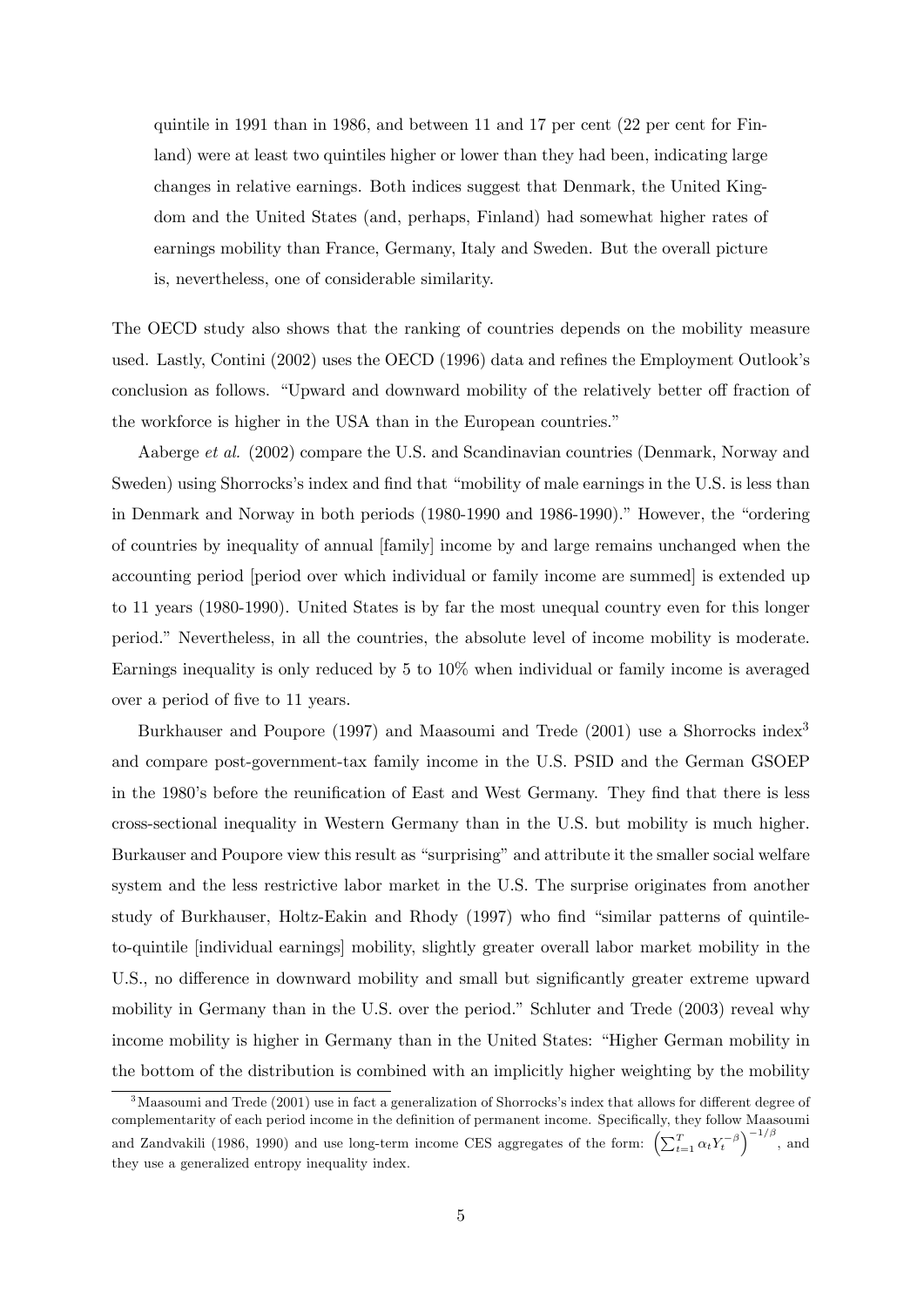index at the bottom."

Van Kerm (2004) compares Belgium (Belgium Socio-Economic Panel), Western-Germany (GSOEP) and the U.S. (PSID) as far as post-tax-and-transfer disposable household income in 1985 and in 1997 is concerned (two dates). The ranking of the U.S. depends on which mobility index is used but the reduction of inequality driven by aggregation is never very large (about 14-16% for Shorrocks's  $M_S$  index, 9-14% for Fields  $M_F$  index, 4% for Chakravarty et al.'s  $M_C$ index). The main factor driving mobility is found to be "exchange" mobility  $(67-76\% \text{ of income})$ change), before "growth"  $(20-31\%)$  and "dispersion"  $(2-5\%)$ .

Buchinsky et al. (2003) look at earnings mobility in France and the U.S. between 1970-1995, using PSID data and the French DAS or DADS register data. Their main message is that in both the U.S. and France different indices produce different rankings (of accounting five-year periods, genders, education and experience groups). Fields (2005b) focusses on the results obtained by Buchinsky et al. using his mobility index  $M_F$ . Less equalizing forces are at work in the U.S. than in France. In both countries, mobility is less equalizing in the 1980's than in the 1970's and in the U.S. mobility even stopped to be an equalizing force in the 1980's. Cohen (1999) and Cohen and Dupas (2000) use a search model to compute lifetime welfare functions for French and American workers and compare the cost of unemployment in both countries. The discrepancy between the lifetime earnings of an employed and that of an unemployed worker are found to be similar in the two countries (9 monthly wages in the US and 13 monthly wages in France). The generous French unemployment insurance system compensates for much longer unemployment incidence and duration.

Dickens (2000) estimates a decomposition of individual earnings growth into permanent and transitory components in the same fashion as Gottshalk and Moffitt (2002). Dickens uses the Britain New Earnings Survey Panel from 1975-1995 while Gottshalk and Moffitt use the PSID from 1967-1996. They respectively find that a share of  $40\%$  and  $50\%$  of the variance of wage growth can be explained by permanent shocks.

Flinn (2002) compares Italy and the U.S. in 1988-1989. The Italian data come from a survey conducted by the Italian Statistical Institute in Lombardia and the U.S. data come from the NLSY. Flinn builds and estimates a search model of employment and wage mobility that he uses to simulate lifetime income. He finds that, although the cross-sectional wage distribution of young Italian males are much more compressed than are the comparable distributions of young white U.S. males, the estimated search model implies that the distribution of lifetime welfare (lifetime discounted earnings) is no more disperse in the U.S. than it is in Italy.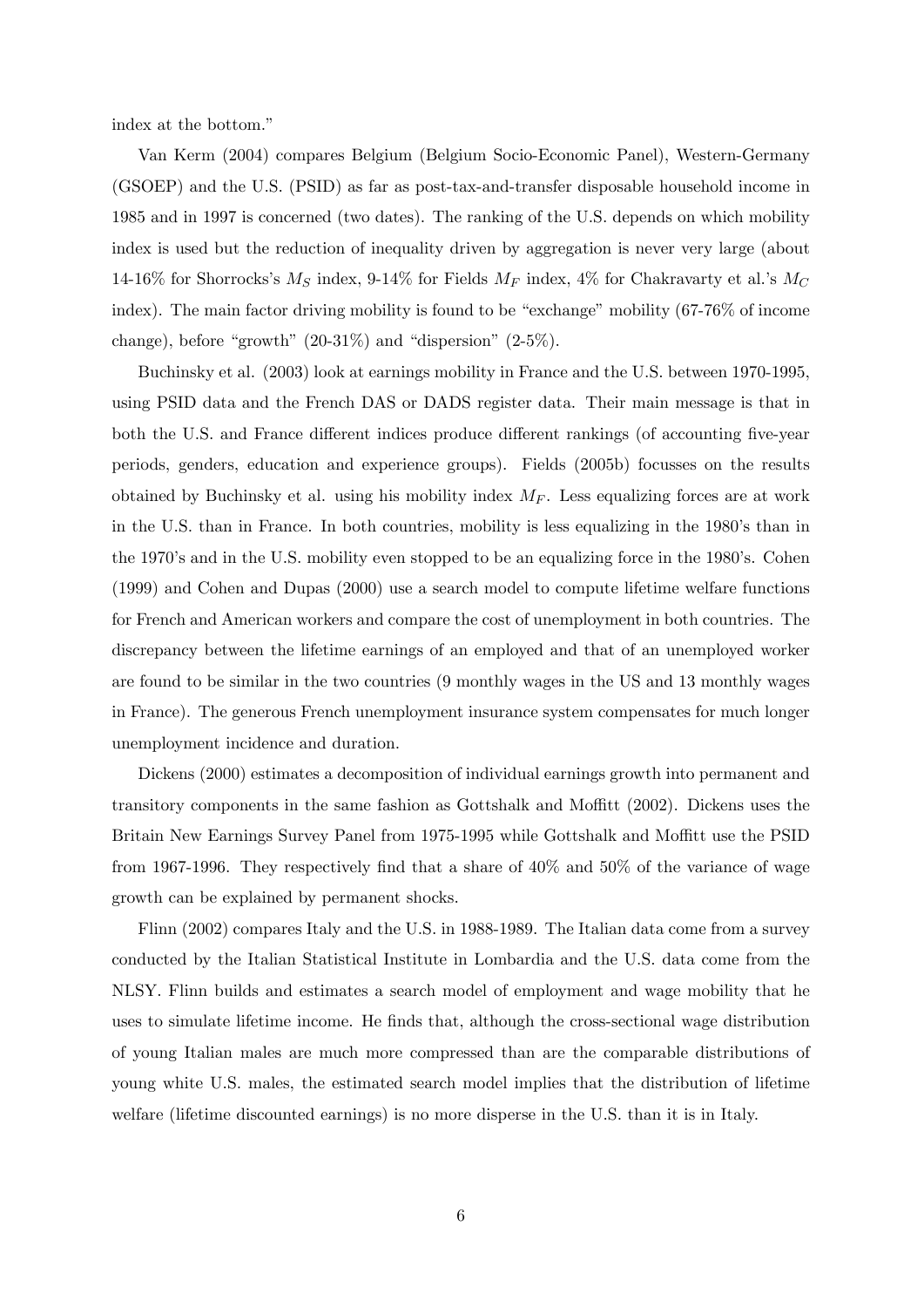## 3 The Model

In this section we explain how we model individual earnings dynamics and how we then use this model to simulate individual trajectories and compute lifetime earnings.

The model should satisfy the following requirements. First, it should be conditional on individual characteristics like gender, race, education and experience. However, the number of potential interactions between these variables rules out an approach based on clustering the population by all these characteristics and modeling employment and earnings dynamics unconditionally within each population cluster. Hence, we develop a parametric index model for exogenous individual covariates.

Second, conditional on individual characteristics, the model for the joint distribution of two consecutive earnings has to be flexible. It is thus important to allow for non symmetric dynamics, for example allowing wage cuts to be more likely when one is at the top of the earnings distribution and rises more likely when one is at the bottom. In addition, the model has to be simple enough to make Monte Carlo simulation easy. We therefore adopt a nonparametric approach based on discretizing the support of the marginal distributions and empirical distribution smoothing.

Thirdly, we want to analyze the dynamics of individual positions within marginal earnings distributions independently of the dynamics of the marginal distributions themselves. We therefore condition marginal earnings distributions on interactions between education and both calendar time and age, and we allow for residual stochastic dynamics of individual ranks within the equilibrium cross-sectional earnings distributions.

#### 3.1 Cross-sectional (marginal) labor earnings distributions

We characterize a worker h at time t by a vector  $x_{ht}$  of characteristics, that includes potential experience and squared experience, education dummies, interactions between experience terms and education dummies, time dummies, and interactions between education dummies and a linear time trend.

At time t, worker h can be employed or unemployed. Let  $G_t(y_{ht}|x_{ht})$  denote the marginal distribution function of logged labor earnings  $y_{ht}$  given  $x_{ht}$ . We assume that

$$
G_t(y_{ht}|x_{ht}) = G\left(\frac{y_{ht} - x_{ht}\beta}{\sqrt{x_{ht}\gamma}}\right),\tag{1}
$$

where  $x_{ht}\beta$  and  $x_{ht}\gamma$  are parametric specifications of the mean and variance, respectively. We use the same vector of regressors in means and variances to simplify the notations but it need not be so. We capture the dependence of  $G_t$  on calendar time by including deterministic trends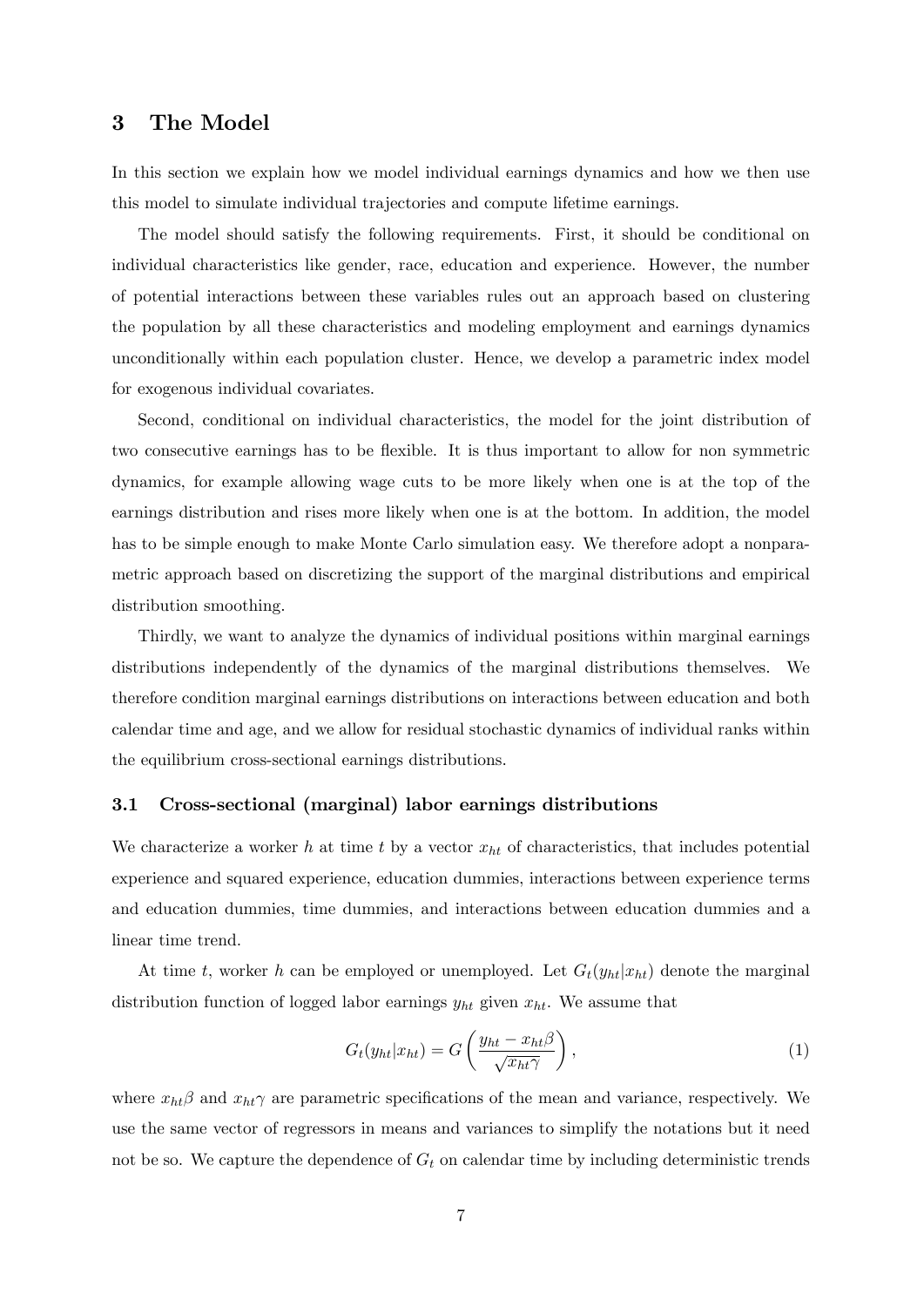interacted with education in  $x_{ht}$ .

We use the following procedure to estimate  $\beta$  and  $\gamma$ . First, using a pooled sample of individual observations  $(y_{ht}, x_{ht})$ , we regress  $y_{ht}$  on  $x_{ht}$ . Next, taking the squared residuals from this regression, we regress them on  $x_{ht}$  to yield an estimate of  $\gamma$ . Lastly, we reestimate  $\beta$  using weighted least squares. Once  $\beta$  and  $\gamma$  have been estimated, the distribution function G can be estimated using the empirical distribution of standardized residuals

$$
u_{ht} = \frac{y_{ht} - x_{ht}\beta}{\sqrt{x_{ht}\gamma}}.
$$
\n(2)

For later reference, let  $r_{ht} \equiv G(u_{ht})$  denote the rank of log-earnings  $y_{ht}$  in the conditional earnings distribution of time t given covariates  $x_{ht}$ . Let also  $q_{ht}$  denote a discrete version of ranks  $r_{ht}$ :

$$
q_{ht} = \max\left\{\frac{\lfloor Nr_{ht}\rfloor + 1}{N}, 1\right\},\tag{3}
$$

where  $|\cdot|$  is the integer part function. In the empirical analysis N is set equal to 10.

Note that  $q_{ht}$  is never equal to 0 even if  $y_{ht}$  is the minimal wage. Hence we thus use the notation  $q_{ht} = 0$  if individual h is unemployed at time t. We call "state" the value of  $q_{ht}$  in  $\{0, \frac{1}{N}\}$  $\frac{1}{N}, \frac{2}{N}$  $\frac{2}{N}, ..., 1$ .

#### 3.2 The labor earnings/employment mobility process

Standard ARIMA models of earnings dynamics typically require few parameters and therefore characterize changes in earnings means and variances well but fail to produce a good description of tail dependence. This is the reason why a common practice in the literature of earnings inequality and earnings mobility prefers to examine matrices of transition probabilities across quintiles or deciles. We adopt this approach here also.

Let  $P_t(i, j|x_{ht})$  be the probability of moving from state  $q_{ht} = i$  at time t to state  $q_{h,t+1} = j$ at time  $t + 1$ , with  $\sum_j P_t(i, j|x_{ht}) = 1$ . We parameterize the transition probabilities  $P_t(i, j|x_{ht})$ using multinomial logits for each initial state  $i$ . Specifically,

$$
P_t(i,j|x_{ht}) = \frac{\exp[x_{ht}\kappa(i,j)]}{\sum\limits_{\widetilde{j}=0}^{N} \exp[x_{ht}\kappa(i,\widetilde{j})]}.
$$
\n
$$
(4)
$$

The typical set of covariates for these M-logit estimation includes an experience quartic and education dummies. However, in this case we do not allow for interactions.

If the destination cell sizes are too small–and this happens for destination quantiles distant from the quantile interval of origin–we collapse infrequent destination quantiles together. For example, if  $q_{ht} = \frac{1}{10}$  there is little chance to reach a rank at  $t + 1$  above  $\frac{5}{10}$ , irrespective of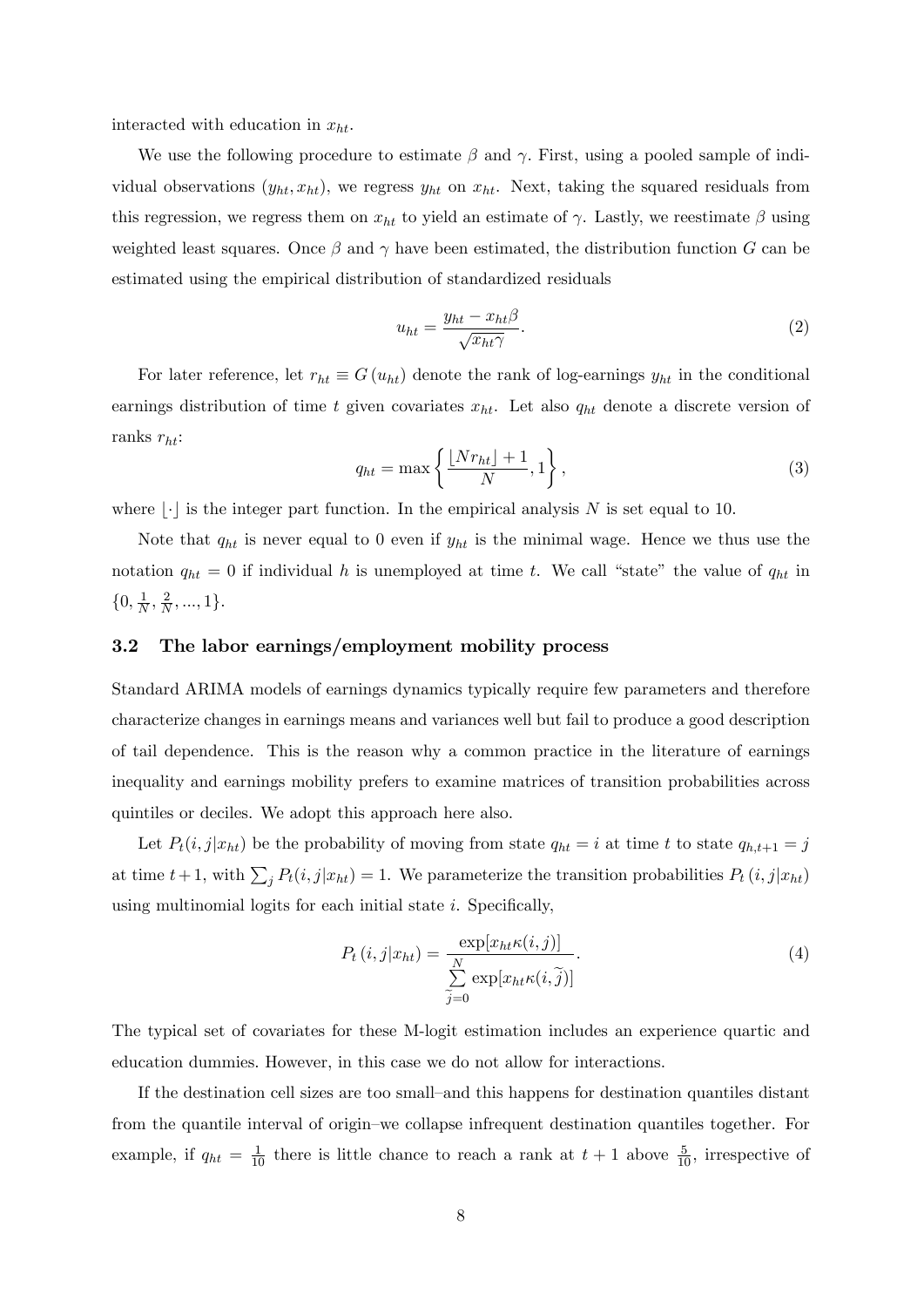the vector of individual characteristics  $x_{ht}$ , and we may concatenate the whole range of ranks  $r_{h,t+1}$  above  $\frac{1}{2}$  together. Specifically, upper and lower destination deciles may be combined by collapsing all destination deciles  $\left[\frac{j-1}{10}, \frac{j}{10}\right]$  such as  $|j-i| > k$ , where  $\left[\frac{i-1}{10}, \frac{i}{10}\right]$  is the decile of origin. When the destination deciles are collapsed, we divide the probability for entering the combined destination evenly across the deciles contained in that destination state.

Having produced an approximation of the joint distribution of ranks at times t and  $t+1$  given covariates  $x_{ht}$  at discrete nodes, we then obtain an approximation over the whole range of rank values by linear interpolation. For those individuals leaving unemployment, the individual's new wage is determined by a random draw from the residual distribution conditional on the predicted destination quantile. Specifically, we model  $r_{h,t+1}$  for  $q_{h,t+1} \neq 0$  as

$$
\begin{cases}\nr_{h,t+1} = q_{h,t+1} - (q_{ht} - r_{ht}), & \text{if } q_{ht} \neq 0, \\
r_{h,t+1} \sim \mathcal{U}\left[q_{h,t+1} - \frac{1}{N}, q_{h,t+1}\right], & \text{if } q_{ht} = 0,\n\end{cases}
$$
\n(5)

where  $\mathcal{U}[a, b]$  denotes the uniform distribution on  $[a, b]$ . Log-labor earnings  $y_{h,t+1}$  finally follow as

$$
y_{h,t+1} = x_{ht} \beta + \sqrt{x_{ht} \gamma} G^{-1} (r_{h,t+1}). \tag{6}
$$

### 3.3 Simulation of the value functions

In Bowlus and Robin (2004) we computed both ex ante and ex post lifetime income values with the former based on taking expectations or averaging over expected future transition paths and the latter based on simulated paths for each individual in the sample. Here we adopt the ex post measure of lifetime income values as our unit of analysis because results for ex post and ex ante values were qualitatively similar and ex post values are easier to compute. To simulate an individual's remaining path from some date  $t$  onward we start them at their current employment state and salary and randomly draw their state for the next period based on their experience level and characteristics using the same marginal distribution  $G_t$  and the same transition probability matrix  $P_t$ . So doing, we allow the individual's age to change and modify the earnings process but the macroeconomic environment responsible for shifts in  $G_t$ and  $P_t$  is frozen in its state at time  $t$ .

While employed individuals receive the value of their earnings. Income during unemployment is equal to a country specific unemployment insurance replacement rate  $\rho$  times the previous periodís earnings if the individual was working in the previous period and times a minimum earnings,  $\underline{w}$ , if unemployed in the previous period.

Finally, we set income following retirement at age  $\bar{a}$  equal to 0.

Let  $\mathcal{E}_{at}(w)$  be the discounted sum of the predicted future income stream for someone with age  $a$  and wage  $w$  at time  $t$ . In order to compare present values across all individuals, not only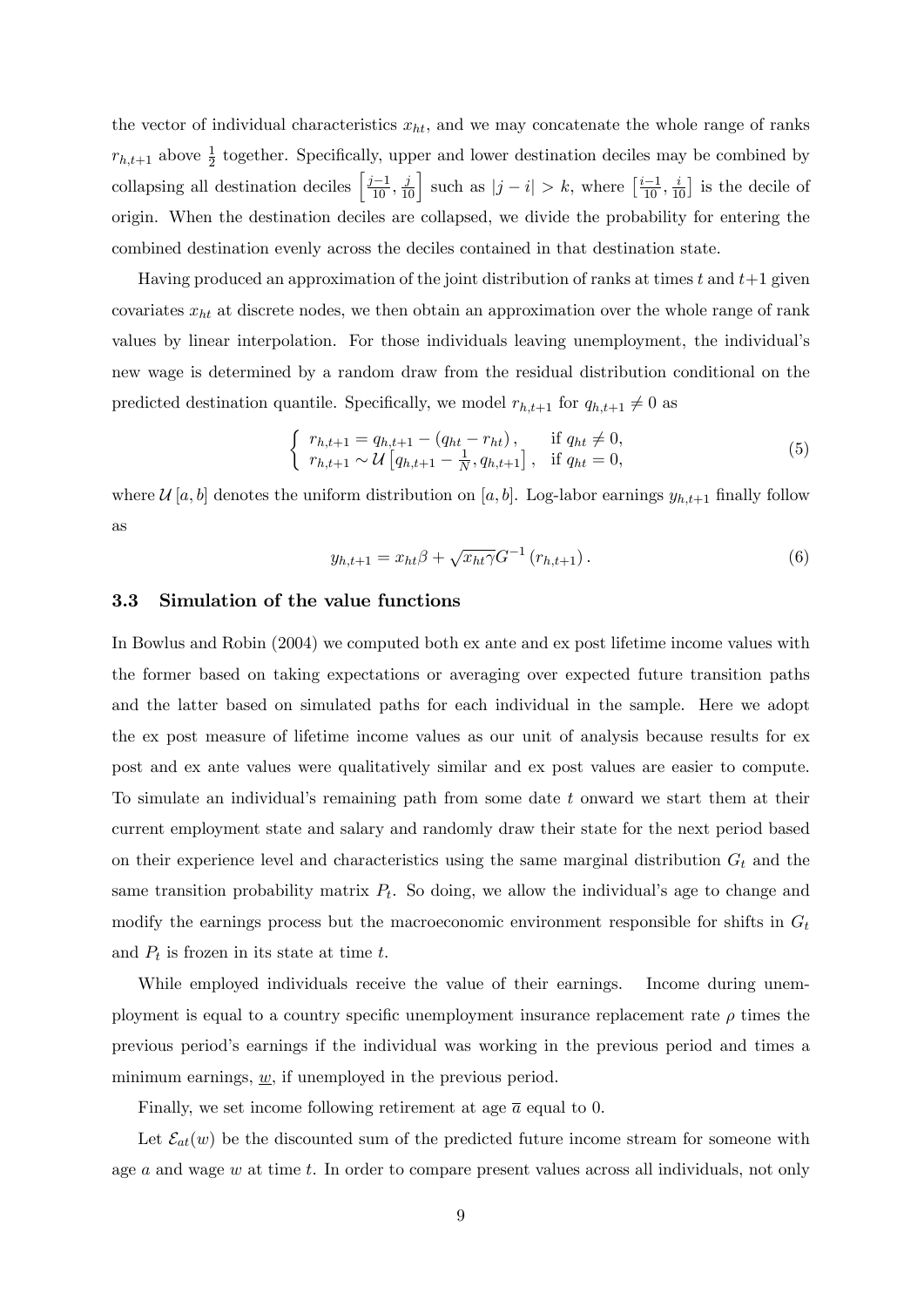those within the same cohort, we compute the annuity value of employment rather than the stock value. To convert stock values  $\mathcal{E}_a(w)$  into annuity values we use the standard formula for an annuity  $A_{at}(w)$  with interest rate r such that:

$$
\mathcal{E}_{at}(w) = \frac{\mathcal{A}_{at}(w)}{1+r} + \frac{\mathcal{A}_{at}(w)}{(1+r)^2} + \dots + \frac{\mathcal{A}_{at}(w)}{(1+r)^{\overline{x}-x+1}} = \frac{\mathcal{A}_{at}(w)}{r} \left[1 - \frac{1}{(1+r)^{\overline{a}-a+1}}\right]
$$

hence

$$
\mathcal{A}_{at}(w) = \frac{\mathcal{E}_{at}(w)}{\sum_{t=1}^{\overline{a}-a+1} \frac{1}{(1+r)^t}} = r\mathcal{E}_{at}(w) \frac{(1+r)^{\overline{a}-a+1}}{(1+r)^{\overline{a}-a+1}-1}.
$$
(7)

In the empirical analysis  $r$  is set equal to 5% annual.

#### 4 Data

In this section we describe the data used from each of the countries to conduct the above exercise. We have chosen to examine data from the U.S., U.K., France, Germany and Canada. All five of these countries have at least two-year panel data sets that cover the late 1990's. We have tried as much as possible to make the samples consistent across the countries. We note below where this has not been possible. For the U.S. we use twelve months of matched outgoing rotation group data for each year from the Current Population Survey (CPS). For France we use the three-year rotating panels from the French Labor Force Survey (LFS). For the remaining countries we use panel data sets including The British Household Panel Survey (BHPS) for the UK, the German Socio-Economic Panel (GSOEP) for Germany, and the Survey of Labor and Income Dynamics (SLID) for Canada. Since the U.S. data contain only twoyear panels, for consistency we create two-year panels out of the other data sets. In order to maintain consistency with the sample used to compute the transition probabilities and that used to measure inequality, we use those individuals from the matched sample who are present in the year of interest for the inequality analysis.<sup>4</sup> For all of the countries we conduct the analysis for the year 1999.

Unlike in Bowlus and Robin (2004) and most other inequality studies, we do not impose many sample restrictions. Instead our samples include most individuals, i.e. males and females, all races<sup>5</sup>, and full- and part-time workers. We only exclude individuals who are self-employed,

 ${}^{4}$  For all of the countries except the U.S., our sample basically is the same as the cross-section sample because almost everyone in a particular year can be matched forward or backward based on person identifiers. For the U.S. this is not the case because the CPS is a household, not individual, based survey that does not include person identifiers. We have used a matching routine based on household, age, race, sex and education to match individuals across sample years, but not all individuals can be matched due to moving or inconsistent responses. Thus, our U.S. sample is more stable than the full cross-section resulting in a lower unemployment rate and higher mean earnings.

<sup>&</sup>lt;sup>5</sup>We do not include race in x because race is not identified in the data sets for all countries.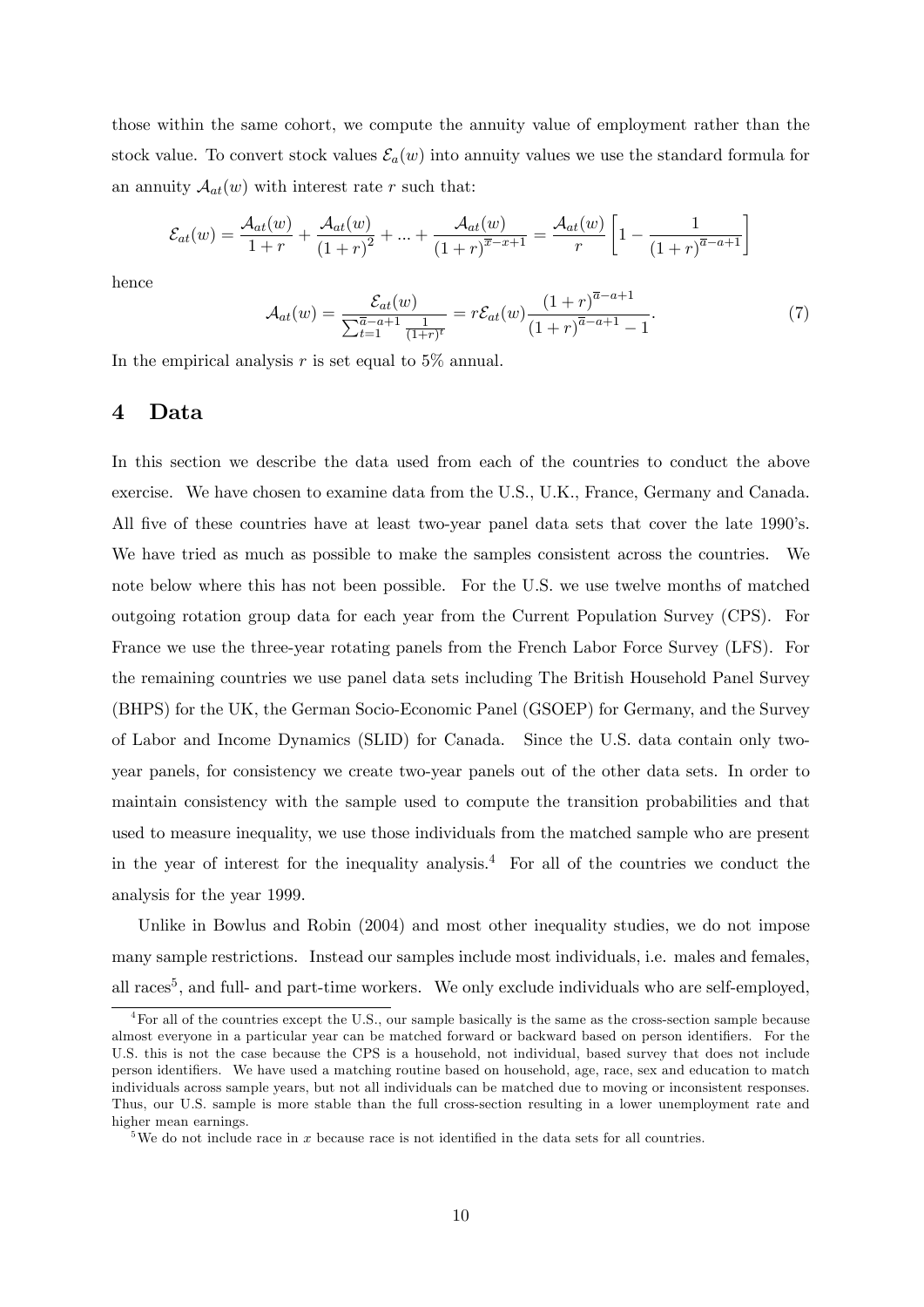in the military, and those out of the labor force.<sup>6</sup> The latter includes those who are retired, enrolled in school and who work less than 10 hours per week. Finally, our sample is restricted to individuals between the ages of 16 and 65 for the U.S., U.K. and Canada and 16 and 60 for France and Germany with the latter reflecting the earlier retirement age in those countries.

For the transitions we use the labor force status of the individual at the time of the survey for all of the countries except Canada for which we use the labor force status in the month of March. We examine the transitions of individuals who are employed or unemployed (as classified by the surveys) in both years.

To standardize all annual earnings values we use a full-year earnings measure. For the U.S. we multiply the weekly earnings figure asked of all workers in the outgoing rotation group samples by 52 and report the figures in US dollars. In the French LFS a monthly earnings figure is given that we multiply by 12. We also divide the French earnings measure by  $6.55957$ to convert to Euros. For Canadian earnings we divide annual earnings by weeks worked and multiply by 52 and report the figures in Canadian dollars. Figures for the U.K. are reported in British pounds and are calculated by multiplying the monthly wage by 12. Finally, for Germany the monthly wage is multiplied by 12 and then divided by 1.95583 to convert to Euros. All earnings measures are deáated by consumer price indices for each country with a base year of 1990. In the U.S. top-coded values are multiplied by year-specific constants that were calculated to ensure the means of log earnings after correcting for top-coding are consistent with the means predicted by a regression model that assumes a normal error distribution and properly incorporates top-coded values in the log likelihood function. Top-coding is not an issue for the other countries although in the French LFS we do delete monthly earnings greater than 900000. Finally, we weight all calculations using the appropriate weights given in each data set.<sup>7</sup>

To deal with outliers in the data we determine minimum and maximum earnings levels using the 1999 samples. We trim earnings at the top and bottom for each sex cross education group. This results in earnings values that vary appropriately across groups reflecting each

<sup>&</sup>lt;sup>6</sup>We also exclude unpaid family workers under self-employed in Canada. In the French LFS we use the occupation or profession variable to exclude self-employed workers. In this case we exclude self-employed farmers, craftsmen, retail and small Örm executives. For Germany we exclude self-employed or free lance professional workers. In addition to those in school in the UK we exclude those in government training programs and in Germany those in apprenticeship programs.

<sup>7</sup>We do not use the weights given in the BHPS. The longitudinal weights for the late 1990s require the individual to have been in the sample continuously since the survey began in 1991 otherwise the individual is given a weight of zero for that year. Since we only require the individual to be present in two consequtive years, the weight requirement is much more stringent than ours and results in a non-trivial reduction in the sample size. We also do not use the cross section weights because they are very close to 1 and also not available for all individuals in the sample in each year. Since they are very close to 1, using them makes little difference and so we opted for the larger sample size in order to better fill out our transition matrix.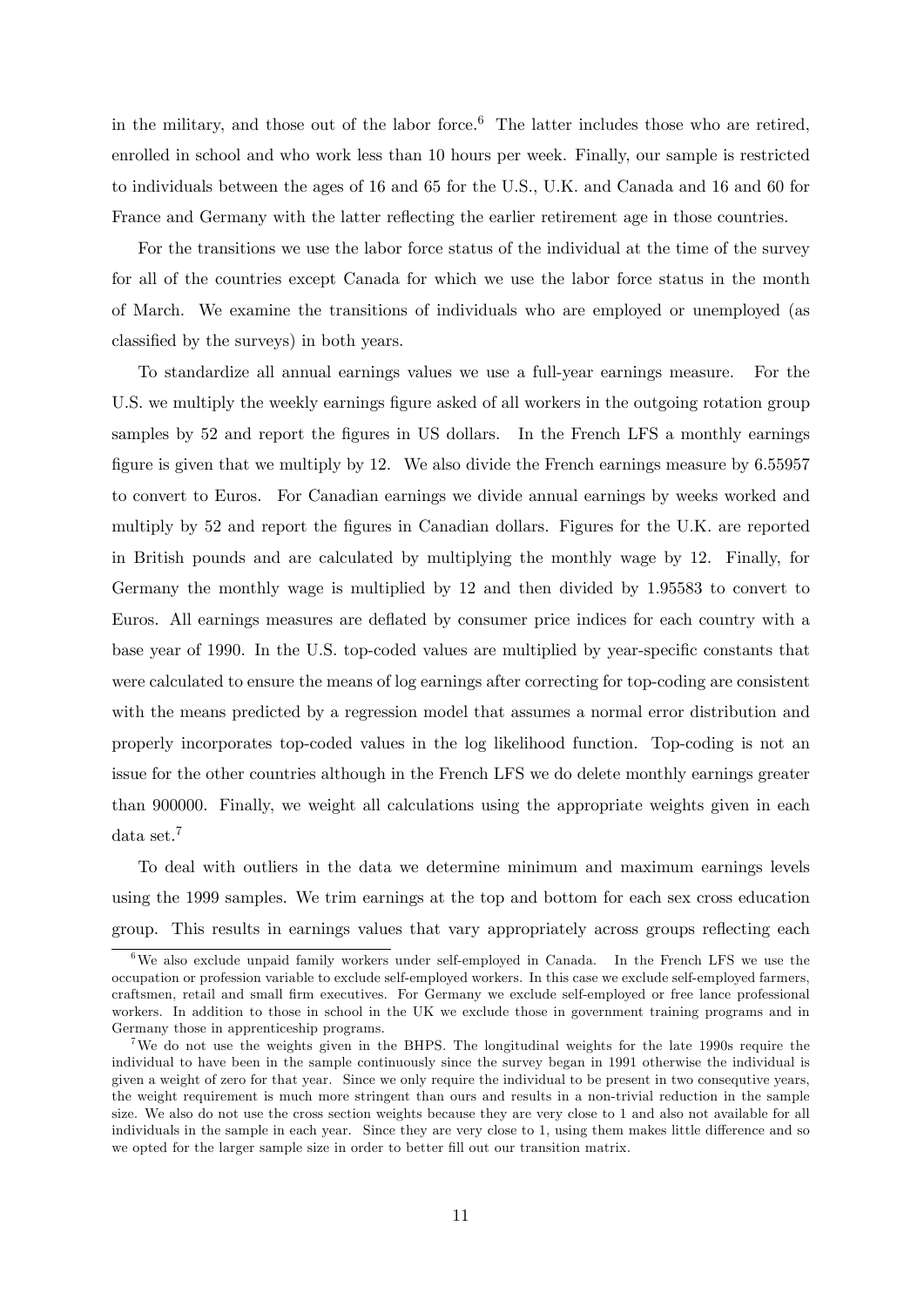groupís relative position in the market. The trim levels vary with the quality of the data in each country. For the U.S. we trim 1% at the bottom and none at the top. For France and Germany we trim 1% off the top and bottom. For the U.K. we trim 1% off the top and  $2\%$ off the bottom and for Canada we trim  $2\%$  off the top and  $2\%$  off the bottom. Note that this is quite a lot of trimming. It basically remove all excess kurtosis from log-wage distributions. However, our inequality indexes (ninety-ten percentile ratios and Gini coefficients) are relatively indifferent to the length of upper and lower tails. (For a study of upper-tail inequality in the U.S. and France, see Piketty and Saez, 2000).

As noted above the regressors in the transition probability and wage models include indicators for education levels. For the U.S., Canada and France there are four education categories that correspond to less than high school, high school, some college, and university. Because of the sample size issues mentioned above as well as coding issues in their surveys we use only three education categories for the U.K. and Germany. For the U.K. the categories are less than high school, high school graduate and more than high school. For Germany the categories are based on a years of education measure grouped as follows: no more than 10 years, more than 10 but less than 14 years, 14 or more years. Experience is computed as age minus age at end of education where the latter age is standardized for each education category.<sup>8</sup>

The inequality analysis below examines the year 1999 for all of the countries using only those from the matched samples that appear in 1999 taking care to eliminate duplicate observations. However, the sample size is not large enough in any of the countries to get an accurate picture of the transition probabilities if only the transitions between 1998-1999 were to be used.<sup>9</sup> Therefore, for the countries with relatively large sample sizes - the U.S., France and Canada, we augmented the 1998-1999 transition sample with transitions from the matched data from 1999-2000. We also used the combined three year sample to estimate the earnings function parameters. For the U.K. and Germany the sample sizes were much smaller and this augmentation was not enough to avoid zeros in some cell sizes. For these countries we augmented the transition sample further using all transitions from 1996-2002. As before the earnings function parameters were estimated off of this larger sample. Even with these extended data sets for most countries an 11 by 11 transition matrix could not be recovered using a multinomial logit

<sup>8</sup>To maintain consistency in terms of experience levels within an education group we set age at end of education equal to a common figure for each education level. For the US and Canada this age level is 16 if less than high school, 18 if high school graduate, 20 if some college and 22 if university. For the French data we set the age at end of education equal to 16 if less than high school, 19 if high school, 21 if some college, and 24 if university. For the UK we set it at 16 if less than high school, 18 if high school graduate and 21 if greater than high school. Finally, for Germany we use 16 if 10 years or less, 18 if more than 10 but less than 14 years, and 21 if 14 years or more.

 $9$ For all countries we ran into the problem of small cell sizes and even zeros for some events. This is particularly true for the transition from the top of the earnings distribution to unemployment or vice versa.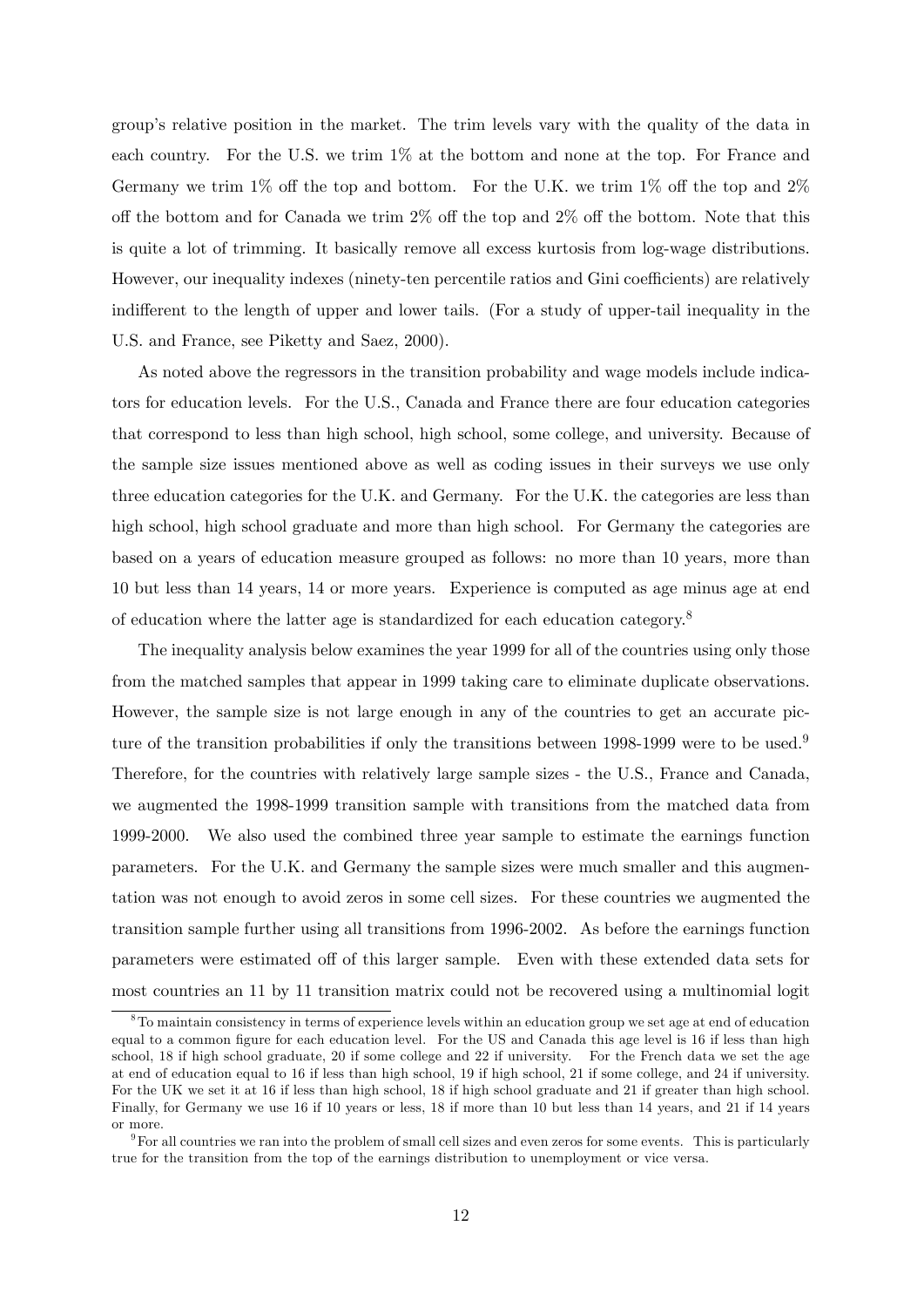specification for each decile and unemployment. Only the U.S. had a large enough sample size and mobility level to estimate the full transition matrix controlling for education and experience. For the other countries upper and lower destination deciles were combined, as indicated before, by collapsing all destination deciles  $\left[\frac{j-1}{10}, \frac{j}{10}\right]$  such as  $|j-i| > k$ , where  $\left[\frac{i-1}{10}, \frac{i}{10}\right]$  is the decile of origin. For Canada, the U.K. and Germany, k was set equal to 3, while for France a less restrictive formulation was able to be used such that  $k = 4$ .

Because we merge several years of data we need to be concerned about any trends in earnings over the sample period, as these trends will be incorporated into the transition functions and the lifetime earnings measures if not removed. To remove any overall trends as well as trends within education groups we include a linear trend variable interacted with the education categories and dummy variables for each two-year matched panel interacted with the education categories in both the mean and variance functions for earnings. The year 1999 is taken as the control year such that these trend coefficients are not used when we simulate the future earnings trajectories. In Table 1 we present the stationary equilibrium distributions that stem from our predicted transition probabilities.<sup>10</sup> For most countries and for both men and women, the distributions show even representation across the deciles and thus suggest that our method of detrending the data is successful.

All of the estimation and simulation steps are done separately for each sex. We must also determine the earnings level to use to compute the income received during unemployment. Since in the 1999 sample we do not necessarily observe the previous earnings for unemployed individuals, we impute an earnings level using the regression coefficients and the characteristics of the individual with potential experience set to one year less than the current value for everyone. For future unemployment values that take into account staying in unemployment more than one period we use the minimum earnings levels by education and sex after trimming. The replacement rates are taken from Martin (1996). These are gross replacement rates computed by the OECD in 1995 for an individual with a spouse at work. We use the values for the first year of unemployment. They are: 25% for the U.S., 18% for the U.K., 54% for Canada, 58% for France and 35% for Germany.

## 5 Results

### 5.1 Mobility

To begin we examine mobility levels in the Öve countries. As stated above we group the earnings residuals into deciles and measure the probabilities of moving across deciles as well

<sup>&</sup>lt;sup>10</sup>To compute equilibrium distributions, first average the transition probability matrix  $P_t$  across individual characteristics. The equilibrium distribution is the eigenvector associated to eigenvalue one of its transpose.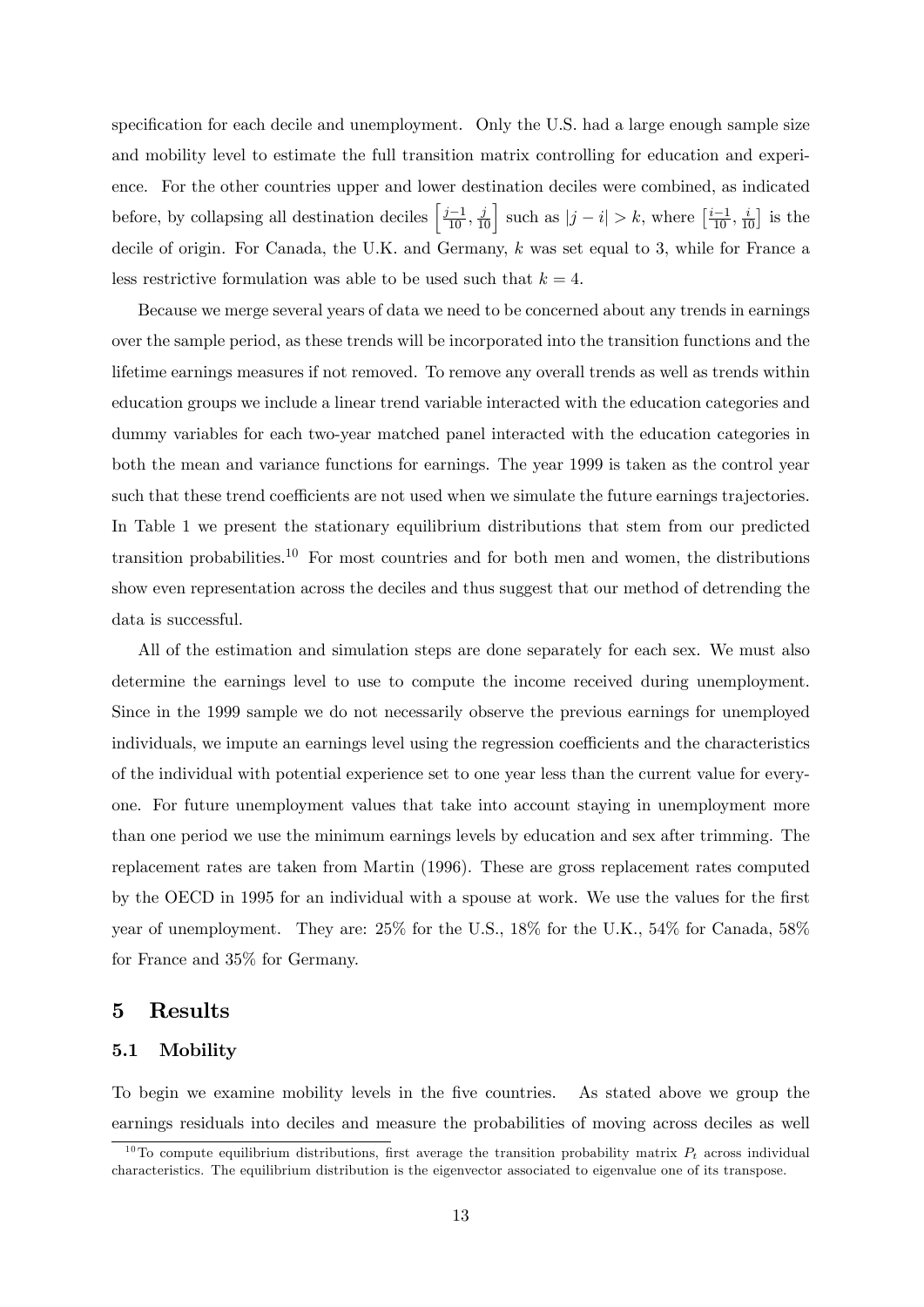|                                              | $\overline{U.S.}$ | Canada    | U.K.        | France | Germany     |
|----------------------------------------------|-------------------|-----------|-------------|--------|-------------|
| Males                                        |                   |           |             |        |             |
| $\mathbf{1}$                                 | 0.025             | 0.039     | 0.043       | 0.122  | 0.060       |
| Actual nonemployment rate in 1999            | 0.029             | 0.066     | 0.056       | 0.144  | 0.059       |
| $\overline{2}$                               | $\,0.095\,$       | 0.088     | 0.105       | 0.090  | $\,0.095\,$ |
| 3                                            | 0.103             | 0.093     | 0.099       | 0.088  | 0.094       |
| $\,4\,$                                      | 0.101             | 0.093     | 0.093       | 0.095  | 0.084       |
| $\mathbf 5$                                  | 0.098             | 0.082     | 0.082       | 0.087  | 0.074       |
| $\,6$                                        | 0.099             | 0.078     | 0.081       | 0.082  | 0.072       |
| 7                                            | 0.098             | 0.082     | 0.078       | 0.084  | 0.082       |
| 8                                            | 0.095             | 0.088     | 0.085       | 0.086  | 0.092       |
| $\boldsymbol{9}$                             | 0.097             | 0.094     | 0.102       | 0.083  | 0.105       |
| 10                                           | 0.096             | 0.117     | 0.110       | 0.083  | 0.116       |
| 11                                           | 0.092             | 0.146     | 0.123       | 0.099  | 0.128       |
|                                              |                   |           |             |        |             |
| Stationarity (mean of rows $2, \ldots, 11$ ) | $0.098\,$         | 0.096     | 0.096       | 0.088  | 0.094       |
| Away from stationarity (residual mean)       | 0.002             | $0.014\,$ | $\,0.012\,$ | 0.004  | 0.013       |
|                                              |                   |           |             |        |             |
| Females                                      |                   |           |             |        |             |
| 1                                            | 0.021             | 0.045     | 0.024       | 0.158  | 0.077       |
| Actual nonemployment rate                    | 0.026             | 0.058     | 0.028       | 0.178  | 0.076       |
| $\overline{2}$                               | 0.095             | 0.086     | 0.098       | 0.093  | 0.112       |
| 3                                            | 0.101             | 0.091     | 0.099       | 0.084  | 0.106       |
| $\overline{4}$                               | 0.101             | 0.096     | 0.096       | 0.088  | 0.098       |
| $\bf 5$                                      | 0.100             | 0.094     | 0.089       | 0.076  | 0.077       |
| 6                                            | 0.101             | 0.092     | 0.083       | 0.077  | 0.078       |
| $\overline{7}$                               | 0.093             | 0.083     | 0.083       | 0.074  | 0.071       |
| $8\,$                                        | 0.098             | 0.082     | 0.092       | 0.073  | 0.064       |
| 9                                            | 0.099             | 0.099     | 0.099       | 0.081  | 0.075       |
| 10                                           | 0.092             | 0.109     | 0.110       | 0.092  | 0.098       |
| 11                                           | 0.098             | 0.124     | 0.127       | 0.104  | 0.144       |
|                                              |                   |           |             |        |             |
| Stationarity                                 | 0.098             | 0.096     | 0.098       | 0.084  | 0.092       |
| Away from stationarity                       | 0.003             | 0.009     | 0.009       | 0.008  | 0.019       |

Table 1: Equilibrium Distributions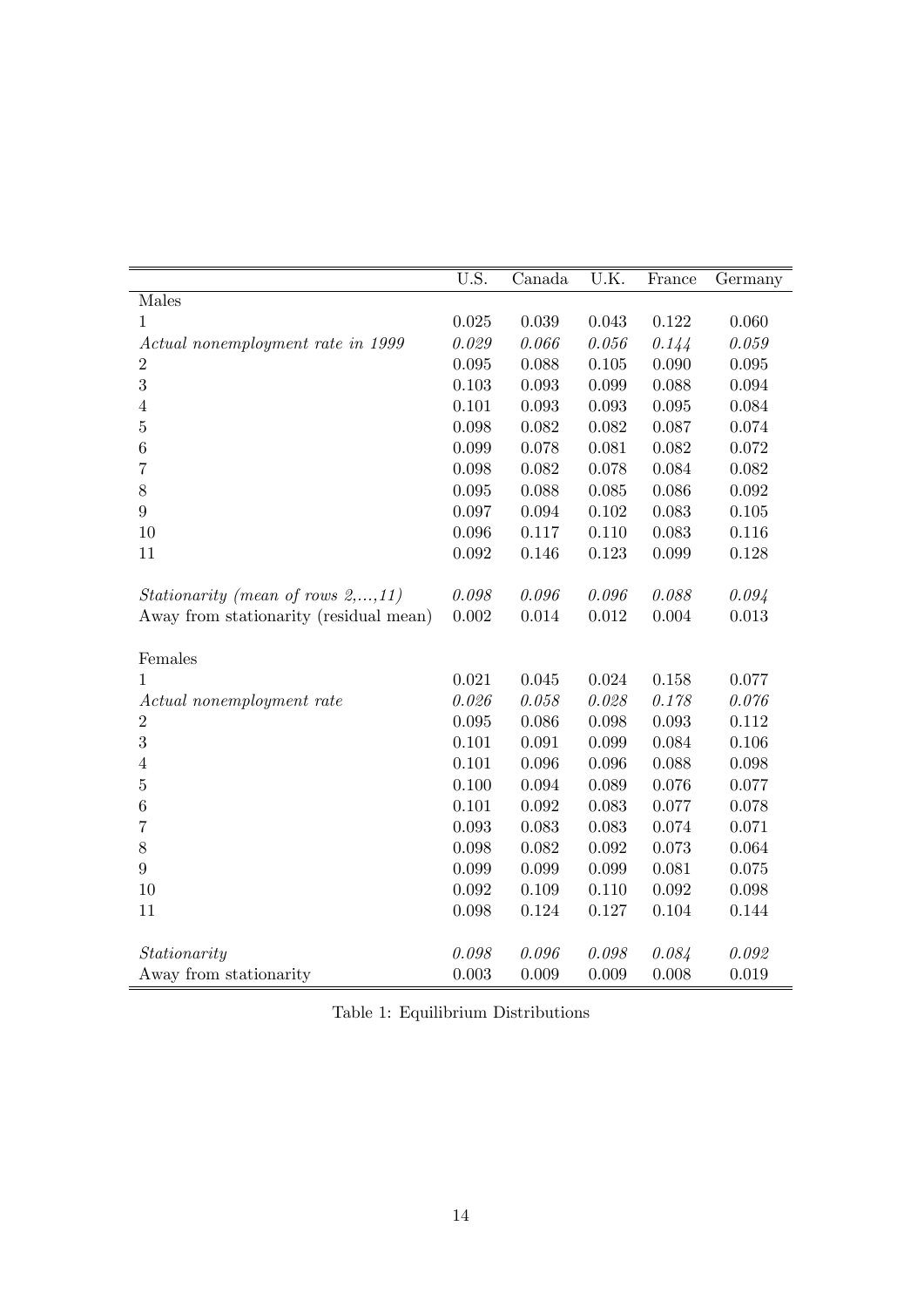as to and from unemployment. The full  $11 \times 11$  transition matrices, actual and predicted, are not reproduced here but are available upon request. They show that the multinomial logits Öt the observed cell percentages for the full samples well. However, it should be noted that covariates (education and age) do not explain much of employment and earnings mobility. The pseudo R-squared values are very low ranging from 0.005 to a high of 0.165 and most of the explanatory variables are not significant. This suggests that it is very difficult to find differences in mobility rates across education and experience groups and that most everyone has the same chance to move from one state to another regardless of common observable characteristics. This is especially true for the U.S. where almost all of the 11 R-squared values for both men and women are less than 0.01 and the highest is .019. For Canada, France and the U.K. the R-squared values tend to be in the .02-.04 range, while for Germany the values are higher in the .04-.17 range suggesting more systematic mobility differences across observable characteristics in that country.

Table 2 provides several summary statistics of the mobility process for each country. The first column examines the exit rate out of unemployment, while the second through fourth columns show an average exit rate out of the deciles as well as the exit rates for the bottom and top deciles. By far the U.S. exhibits the highest exit rates of all the countries for all four measures. Surprisingly, the rest of the countries exhibit similar exit rate levels aside from the high female exit rate out of unemployment in the U.K. and the high exit rates out of unemployment in Canada for both sexes. The following patterns emerge: 1) the exit rates out of unemployment are higher than those for the earnings deciles in the U.S. and Canada and for women in the U.K. while they are lower in France and Germany; 2) the average exit rates for the earnings deciles are higher than either of the extreme deciles indicating it is easier to exit the middle deciles than either the bottom or the top decile, and 3) the exit rate out of the bottom decile is higher than the exit rate out of the top decile except for women in Germany. In addition, we also find that it is more likely to move to a neighboring decile than one farther away, the probabilities of moving up one decile and down one decile are similar with a slight edge usually given to going down, and it is less common to move to unemployment the higher the decile. The most surprising result from this exercise is the finding that, except for transitions in and out of unemployment, only the U.S. appears to be an outlier in terms of wage mobility. The other two contenders - Canada and the U.K. - exhibit overall earnings mobility rates that are quite similar to those of France and Germany. One distinction that should be made is that both Canada and the U.K. have more probability mass in the extreme off diagonal elements than either France or Germany.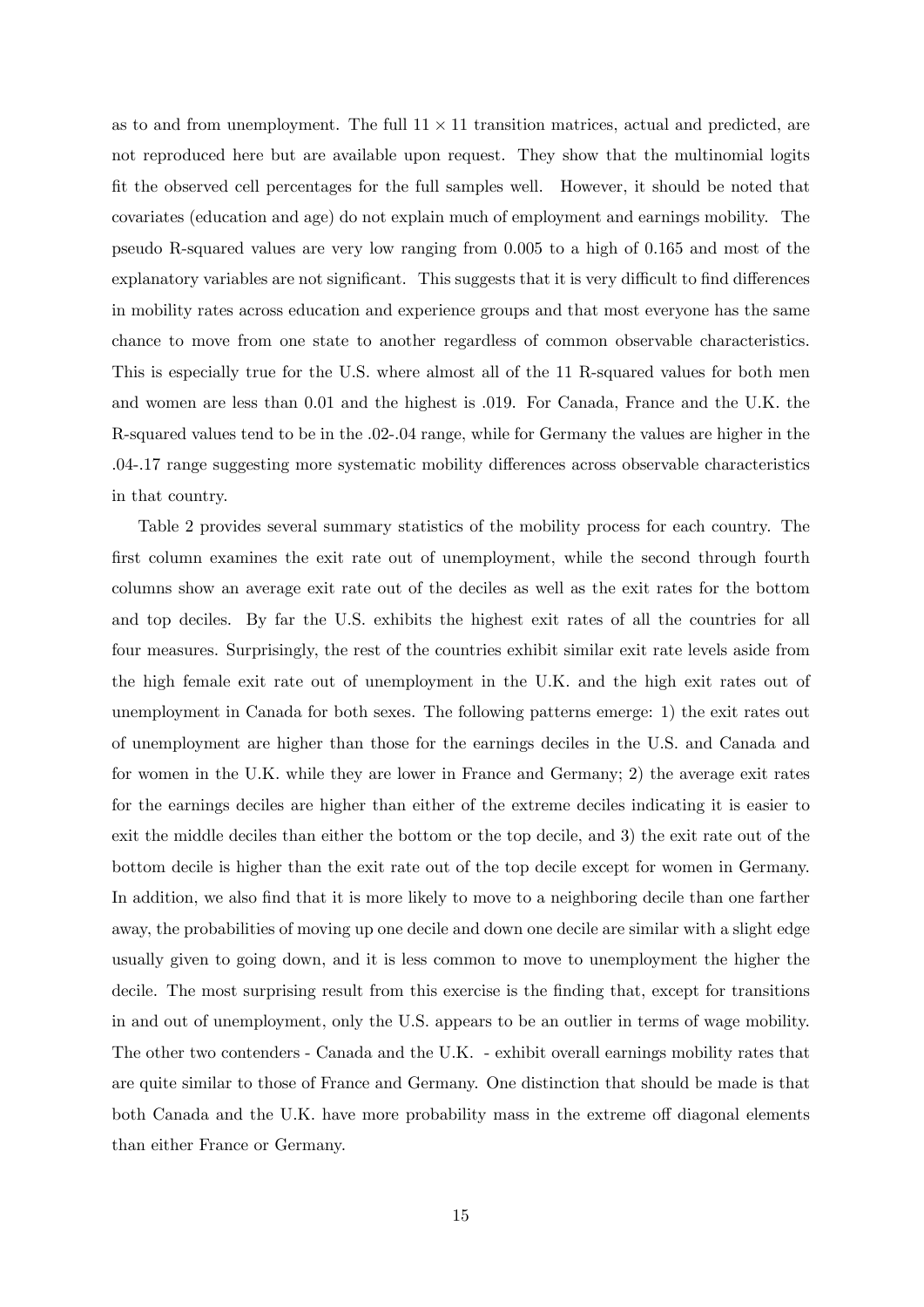|         | Unemployment |         |       | Average Across |       | Bottom Decile |       | Top Decile |
|---------|--------------|---------|-------|----------------|-------|---------------|-------|------------|
|         | Deciles      |         |       |                |       |               |       |            |
| Country | Males        | Females | Males | Females        | Males | Females       | Males | Females    |
| U.S.    | 0.76         | 0.81    | 0.71  | 0.68           | 0.61  | 0.52          | 0.57  | 0.51       |
| U.K.    | 0.40         | 0.64    | 0.59  | 0.54           | 0.42  | 0.34          | 0.34  | 0.30       |
| Canada  | 0.52         | 0.47    | 0.47  | 0.48           | 0.34  | 0.36          | 0.24  | 0.25       |
| France  | 0.30         | 0.28    | 0.52  | 0.48           | 0.38  | 0.40          | 0.24  | 0.25       |
| Germany | 0.44         | 0.31    | 0.52  | 0.47           | 0.35  | 0.21          | 0.24  | 0.28       |

Table 2: Mobility Summary Statistics: Exit Rates

That the U.S. stands alone in terms of mobility is further confirmed by looking at the eigenvalues of the transition matrices. While all other countries have a second higher eigenvalue of the order of 0:80, the U.S. have it equal to 0:54. This implies that the convergence to equilibrium, starting from any initial distribution, is much faster in the U.S. that in the other countries. In other words, the employment/earnings ranks process is much more stationary in the U.S.-people exchange positions more. This will have important consequences on lifetime earnings inequality.

In order to examine how well we fit relative earnings mobility using the multinomial logit models and our interpolation procedure, we computed Spearman's correlation and Kendall's tau using the ranks from the actual and predicted wage data for each country. Table 4 presents the results of these fit tests for the overall sample and the first, fifth and tenth decile for males and females, respectively. From a fit perspective our empirical strategy does very well at capturing the overall correlation between wages in subsequent periods for all countries. The fit is also very good within deciles with a slightly better fit for the middle deciles than the outer deciles. Several features of the data stand out in these tables: 1) the U.S. exhibits much lower correlations than any of the other countries, 2) the correlation increases moving from the bottom of the distribution to the top, and 3) the correlation levels for males and females within each country are quite similar. The second conclusion is important as it fully justifies our nonparametric approach: one single correlation parameter does not permit to characterize the earnings autocorrelations throughout the entire distribution.

#### 5.2 Earnings

Table 5 presents the earnings differentials for education and experience for each country. The education differential is the ratio of mean earnings of the highest education group to the lowest education group while the experience differential is the ratio of mean earnings of those with 25 years of experience or more to those with 0 to 15 years of experience. The figures in Table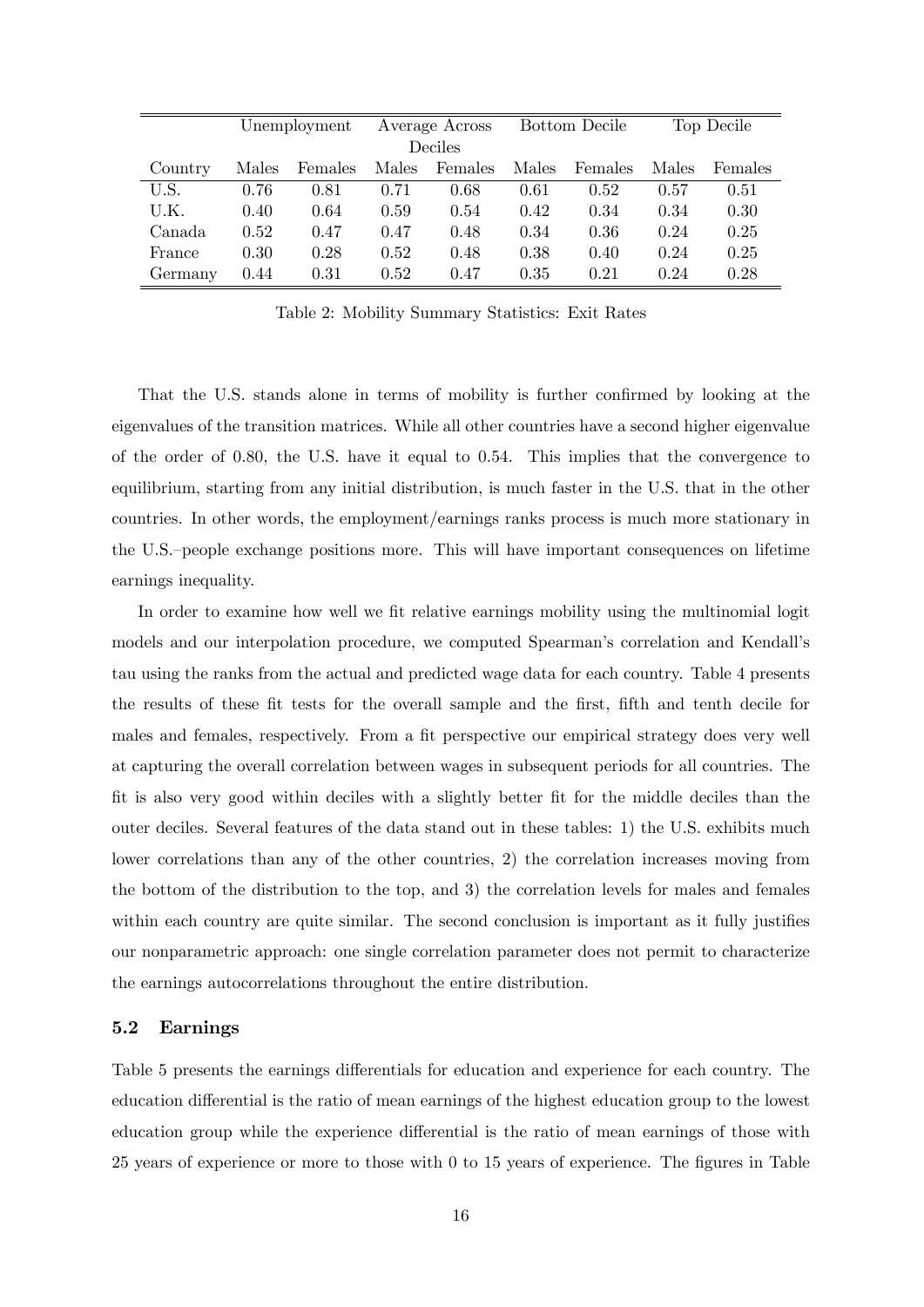|                  | U.S.  | Canada | U.K.  | France | Germany |
|------------------|-------|--------|-------|--------|---------|
| Males            |       |        |       |        |         |
| $\mathbf 1$      | 1.000 | 1.000  | 1.000 | 0.995  | 1.000   |
| $\overline{2}$   | 0.540 | 0.870  | 0.780 | 0.855  | 0.830   |
| 3                | 0.379 | 0.768  | 0.651 | 0.761  | 0.732   |
| $\,4\,$          | 0.292 | 0.663  | 0.562 | 0.661  | 0.626   |
| $\overline{5}$   | 0.224 | 0.558  | 0.519 | 0.553  | 0.519   |
| $\boldsymbol{6}$ | 0.199 | 0.461  | 0.392 | 0.486  | 0.507   |
| 7                | 0.160 | 0.426  | 0.271 | 0.386  | 0.380   |
| 8                | 0.124 | 0.367  | 0.187 | 0.289  | 0.284   |
| $\overline{9}$   | 0.094 | 0.295  | 0.137 | 0.219  | 0.227   |
| 10               | 0.068 | 0.203  | 0.102 | 0.171  | 0.160   |
| 11               | 0.059 | 0.203  | 0.092 | 0.086  | 0.102   |
|                  |       |        |       |        |         |
| Females          |       |        |       |        |         |
| $\mathbf 1$      | 1.000 | 1.000  | 1.000 | 0.996  | 1.000   |
| $\overline{2}$   | 0.602 | 0.839  | 0.823 | 0.879  | 0.864   |
| 3                | 0.445 | 0.729  | 0.711 | 0.764  | 0.776   |
| $\,4\,$          | 0.338 | 0.639  | 0.596 | 0.653  | 0.668   |
| $\overline{5}$   | 0.247 | 0.527  | 0.481 | 0.600  | 0.668   |
| $\boldsymbol{6}$ | 0.195 | 0.509  | 0.350 | 0.511  | 0.580   |
| 7                | 0.170 | 0.430  | 0.337 | 0.424  | 0.432   |
| 8                | 0.138 | 0.333  | 0.260 | 0.343  | 0.338   |
| $\overline{9}$   | 0.107 | 0.266  | 0.188 | 0.304  | 0.265   |
| 10               | 0.075 | 0.232  | 0.135 | 0.246  | 0.215   |
| 11               | 0.075 | 0.232  | 0.107 | 0.167  | 0.215   |

Table 3: Eigenvalues of Transition Probability Matrix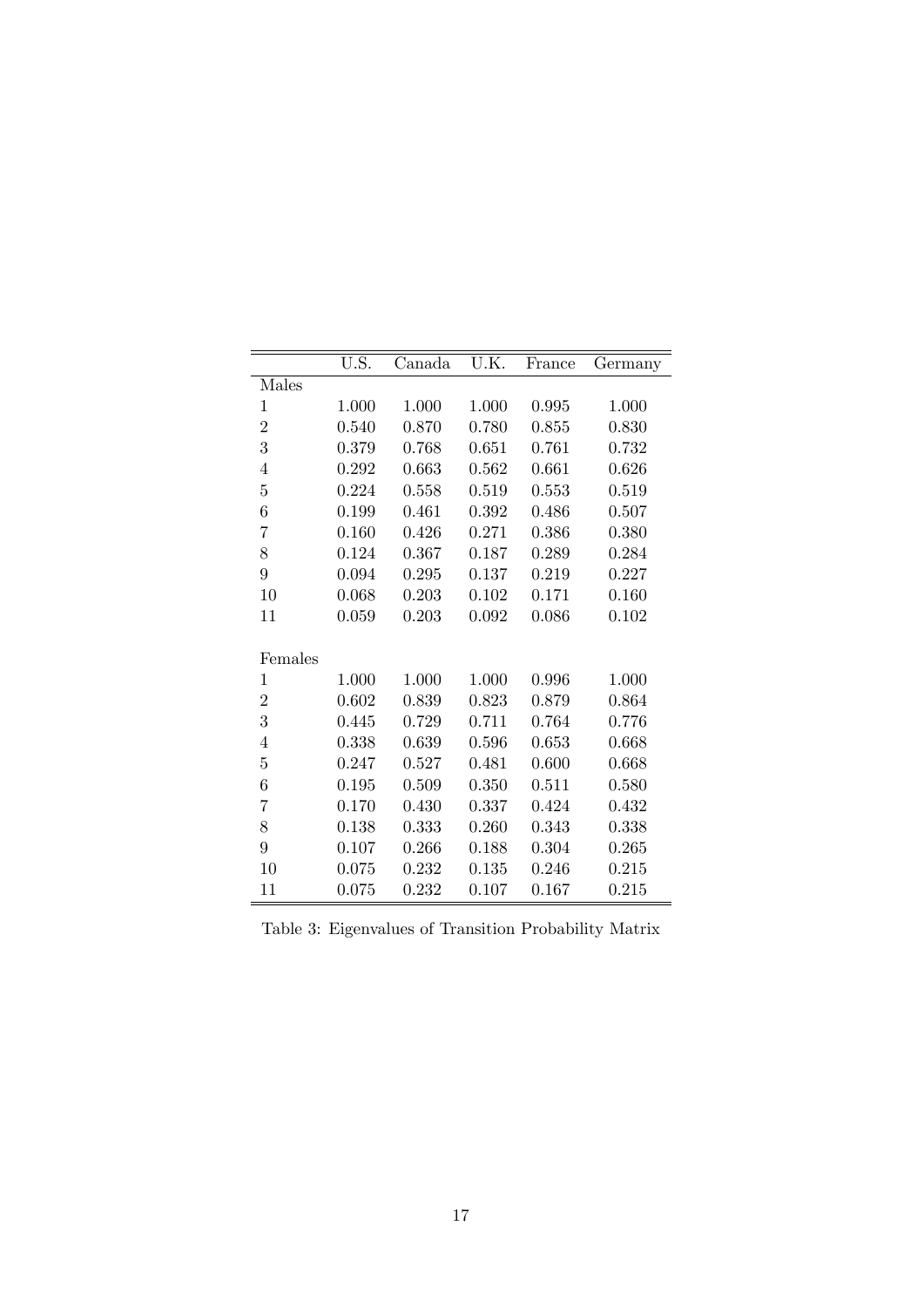|         |             | Females      |       |             |       |              |       |             |          |
|---------|-------------|--------------|-------|-------------|-------|--------------|-------|-------------|----------|
|         |             | Spearman $R$ |       | Kendall tau |       | Spearman $R$ |       | Kendall tau |          |
| Country | Sample      | Actual       | Pred. | Actual      | Pred. | Actual       | Pred. | Actual      | Pred.    |
| U.S.    | Full Sample | 0.69         | 0.69  | 0.53        | 0.52  | 0.73         | 0.72  | 0.56        | 0.55     |
|         | Decile 1    | 0.44         | 0.47  | 0.31        | 0.35  | 0.43         | 0.48  | 0.30        | 0.38     |
|         | Decile 5    | 0.67         | 0.65  | 0.49        | 0.48  | 0.69         | 0.67  | 0.51        | 0.49     |
|         | Decile 10   | 0.61         | 0.65  | 0.44        | 0.50  | 0.59         | 0.64  | 0.44        | 0.50     |
| U.K.    | Full Sample | 0.87         | 0.83  | 0.72        | 0.67  | 0.90         | 0.87  | 0.76        | 0.72     |
|         | Decile 1    | 0.60         | 0.49  | 0.45        | 0.41  | 0.64         | 0.66  | 0.47        | $0.55\,$ |
|         | Decile 5    | 0.77         | 0.74  | 0.59        | 0.57  | 0.75         | 0.72  | 0.58        | 0.54     |
|         | Decile 10   | 0.77         | 0.85  | 0.61        | 0.70  | 0.77         | 0.81  | 0.61        | 0.68     |
| Canada  | Full Sample | 0.92         | 0.90  | 0.80        | 0.76  | 0.91         | 0.88  | 0.78        | 0.75     |
|         | Decile 1    | 0.63         | 0.64  | 0.50        | 0.54  | 0.59         | 0.64  | 0.43        | 0.54     |
|         | Decile 5    | 0.84         | 0.80  | 0.68        | 0.64  | 0.79         | 0.78  | 0.64        | 0.62     |
|         | Decile 10   | 0.81         | 0.87  | 0.65        | 0.76  | 0.81         | 0.81  | 0.66        | 0.70     |
| France  | Full Sample | 0.93         | 0.92  | 0.80        | 0.78  | 0.94         | 0.94  | 0.82        | 0.81     |
|         | Decile 1    | 0.74         | 0.68  | 0.59        | 0.58  | 0.67         | 0.70  | 0.52        | 0.59     |
|         | Decile 5    | 0.83         | 0.83  | 0.67        | 0.66  | 0.85         | 0.85  | 0.69        | 0.69     |
|         | Decile 10   | 0.88         | 0.91  | 0.73        | 0.79  | 0.88         | 0.89  | 0.74        | 0.78     |
| Germany | Full Sample | 0.91         | 0.88  | 0.77        | 0.73  | 0.92         | 0.89  | 0.80        | 0.76     |
|         | Decile 1    | 0.66         | 0.63  | 0.53        | 0.51  | 0.71         | 0.74  | 0.56        | 0.63     |
|         | Decile 5    | 0.80         | 0.81  | 0.63        | 0.65  | 0.76         | 0.79  | 0.59        | 0.64     |
|         | Decile 10   | 0.88         | 0.92  | 0.72        | 0.81  | 0.82         | 0.83  | 0.67        | 0.73     |

Table 4: Wage Mobility Rank Tests

|         |           | Males                | Females |            |  |  |
|---------|-----------|----------------------|---------|------------|--|--|
| Country | Education | Experience Education |         | Experience |  |  |
| U.S.    | 2.59      | 1.31                 | 2.73    | 1.09       |  |  |
| U.K.    | 1.68      | 1.15                 | 2.02    | 0.83       |  |  |
| Canada  | 1.69      | 1.24                 | 2.13    | 1.10       |  |  |
| France  | 2.06      | 1.17                 | 1.97    | 1.01       |  |  |
| Germany | 1.86      | 1.31                 | 1.66    | 0.97       |  |  |

Table 5: Earnings Differentials

5 reveal the following facts: 1) the U.S. has the highest education and experience premiums; 2) the U.K. has the lowest education premium for males and the lowest experience premiums while Germany has the lowest education premium for females; 3) females have lower experience premiums than males due to higher part-time participation rates as they age; and 4) the education premiums are much larger than the experience premiums.

In terms of fit the proposed regression framework does a good job of capturing the features of the earnings data in both levels and logs. Table 6 gives the actual and predicted moments of the log earnings and earnings distributions for each country for males and females, respectively. Given our log wage specification the predicted means and standard deviations match those in the data almost exactly. This then yields a fairly good fit for the mean and standard deviation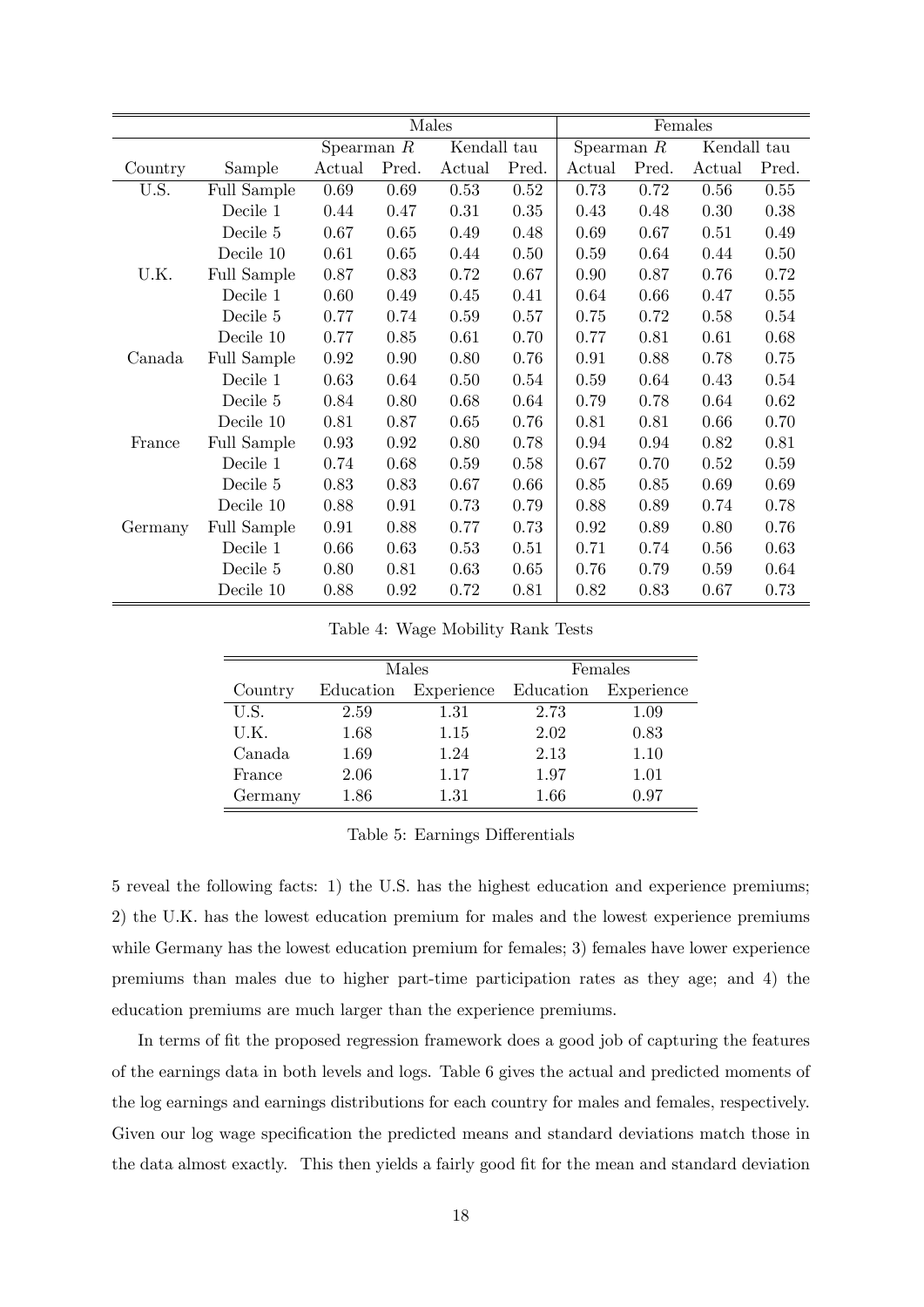of the level distribution. The skewness and kurtosis predictions are not quite as good but in most cases the fit is reasonable given that these moments are not functions of the explanatory variables.

#### 5.3 Lifetime values

Having demonstrated that our empirical specification provides a good fit of the observed data, we turn now to the main focus of the paper, the annuity value calculations. As mentioned above we simulate ex post realizations using the estimated transition and earnings processes. Because we have calculated a value of unemployment, one can calculate the average annuity value based on the full sample including unemployed individuals or based only on the employed sample as with earnings. In general, the average taken over all respondents is lower than that for the employed sample because the unemployment values are, on average, lower than the employment values. This difference is more pronounced in countries that have longer unemployment durations (i.e. lower exit rates out of unemployment). In order to have samples that are comparable across all of our calculations we use only the employed sample.

Table 7 presents the same education and experience differentials for lifetime annuity values that were presented in Table 5 for earnings. In all cases the education premiums have increased while the experience premiums have decreased. Thus mobility reinforces education differences while it basically eliminates differences across experience groups. The latter is because low experience levels incorporate future growth in earnings in the annuity value measure, while higher experience levels incorporate flat to declining future profiles. In terms of inequality, these findings indicate that educational differences tend to enhance long-run inequality, while differences in experience levels tend to reduce inequality.

We now turn our attention to the main focus of the paper: inequality. Table 8 shows the levels of inequality for earnings and values using 90-10 ratios and Gini coefficients for males and females separately for each country. Focusing first on earnings inequality and moving across the rows we find that within each country females exhibit more earnings inequality than males. This is due to the greater fraction of women working part-time. Across countries we find that for males the U.S. exhibits a very high level of earnings inequality with Canada and the U.K. exhibiting a similar level that is in between the U.S. and France and Germany which have the lowest levels. For females the U.K. is closer to the U.S. even surpassing the U.S. 90-10 level while Canada still remains in the middle and France and Germany exhibit low levels of inequality. (Compare to other cross-country earnings inequality studies.)

Table 8 also shows the levels of inequality using the annuity values. As in Bowlus and Robin (2004) the level of annuity value inequality is in general lower than the level of earnings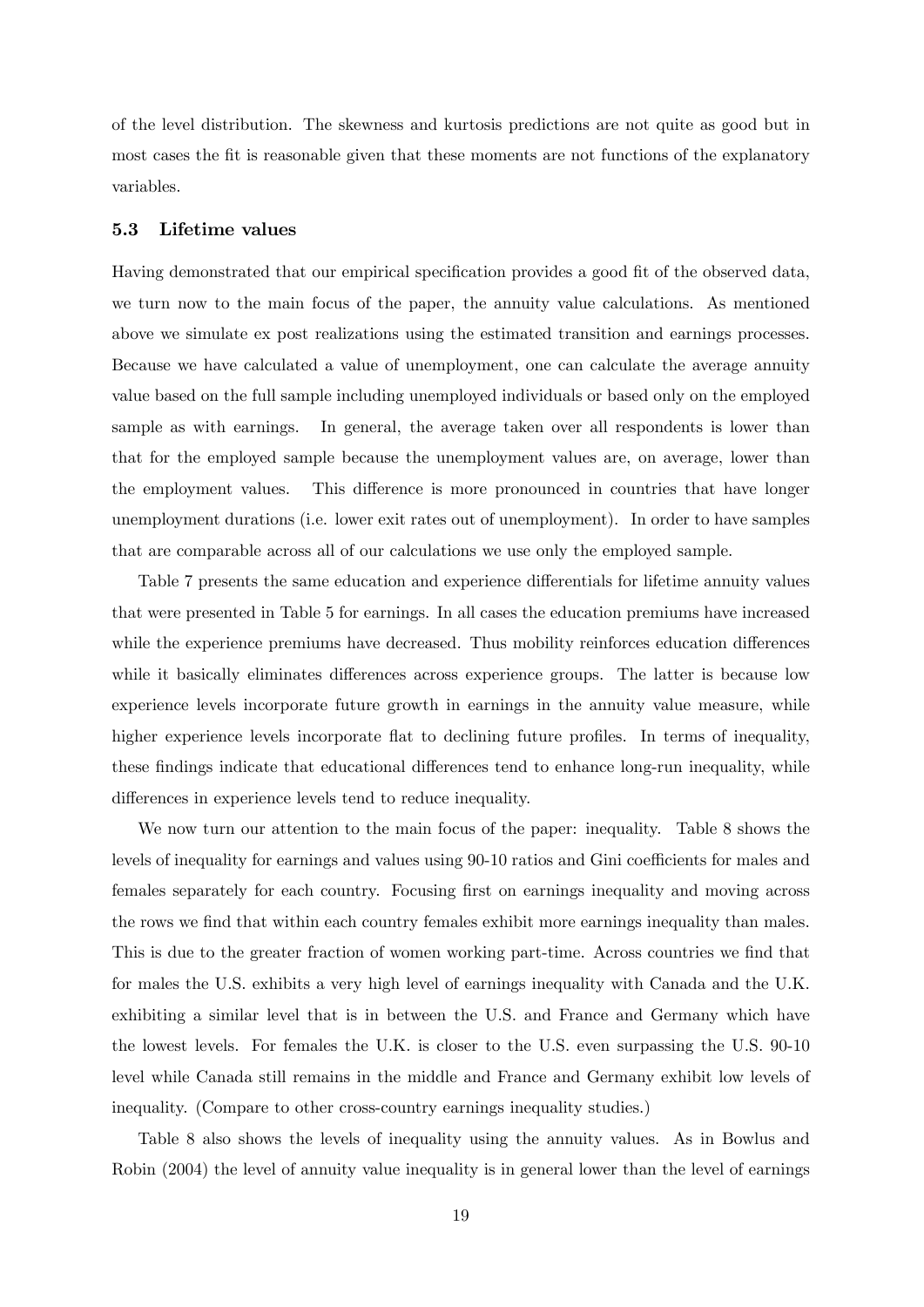| Females | Kurtosis<br>skewness |              |          |  |              |          |    |              |          |              |          |              |                                                                                                                                                                                                                        | $\begin{array}{l} 0.7148884400\\ 0.71488400\\ 0.7148400\\ 0.7148400\\ 0.71400\\ 0.71400\\ 0.71400\\ 0.71400\\ 0.71400\\ 0.71400\\ 0.71400\\ 0.71400\\ 0.71400\\ 0.71400\\ 0.71400\\ 0.71400\\ 0.71400\\ 0.71400\\ 0.71400\\ 0.71400\\ 0.71400\\ 0.71400\\ 0.$                                                     |
|---------|----------------------|--------------|----------|--|--------------|----------|----|--------------|----------|--------------|----------|--------------|------------------------------------------------------------------------------------------------------------------------------------------------------------------------------------------------------------------------|-------------------------------------------------------------------------------------------------------------------------------------------------------------------------------------------------------------------------------------------------------------------------------------------------------------------|
|         | Std dev.             |              |          |  |              |          |    |              |          |              |          |              |                                                                                                                                                                                                                        | 0.61<br>0.61 5,565<br>0.63 5,659<br>0.63 5,659<br>6.53 5<br>0.64 3,872<br>6.73 5<br>0.73 5<br>6.878<br>7.90<br>7.8<br>8.878                                                                                                                                                                                       |
|         | Mean                 |              |          |  |              |          |    |              |          |              |          |              |                                                                                                                                                                                                                        | $\frac{8}{2}$ $\frac{8}{2}$ $\frac{17}{2}$ $\frac{23}{2}$ $\frac{33}{2}$ $\frac{33}{2}$ $\frac{33}{2}$ $\frac{33}{2}$ $\frac{33}{2}$ $\frac{33}{2}$ $\frac{33}{2}$ $\frac{33}{2}$ $\frac{33}{2}$ $\frac{33}{2}$ $\frac{33}{2}$ $\frac{33}{2}$ $\frac{33}{2}$ $\frac{33}{2}$ $\frac{33}{2}$ $\frac{33}{2}$ $\frac$ |
|         | Kurtosis             |              |          |  |              |          |    |              |          |              |          |              |                                                                                                                                                                                                                        |                                                                                                                                                                                                                                                                                                                   |
| Males   | Skewness             |              |          |  |              |          |    |              |          |              |          |              |                                                                                                                                                                                                                        |                                                                                                                                                                                                                                                                                                                   |
|         | Std dev.             |              |          |  |              |          |    |              |          |              |          |              |                                                                                                                                                                                                                        | 0.59<br>0.59<br>21,5331<br>21,331<br>7.761<br>7.762<br>0.59<br>7.741<br>7.91<br>7.741<br>7.762<br>7.741<br>7.762<br>7.741<br>7.762<br>7.741<br>7.762<br>7.741<br>7.762<br>7.741<br>7.762<br>7.741<br>7.762<br>7.741<br>7.762<br>7.762<br>7.741<br>7.762<br>7.741<br>7.762<br>7.741<br>7.762                       |
|         | Mean                 |              |          |  |              |          |    |              |          |              |          |              |                                                                                                                                                                                                                        | $\begin{array}{l} 10.14 \\ 10.14 \\ 31,903 \\ 9.57 \\ 16,170 \\ 16,189 \\ 16,189 \\ 16,189 \\ 16,192 \\ 17,027 \\ 18,897 \\ 19.47 \\ 19.50 \\ 10.15 \\ 10.2 \\ 10.3 \\ 13.3 \\ 28,084 \\ 10.5 \\ 10.3 \\ 28,084 \\ 29.3 \\ 28,132 \\ 29.3 \\ 20.3 \\ 20.3 \\ 20.3 \\ 20.3 \\ 20.3 \\ 20.3 \\ 20.3 \\$             |
|         |                      | Actual       |          |  |              |          | р. |              |          |              |          |              | Pred.<br>Actual<br>Actual<br>Actual<br>Actual<br>Actual<br>Actual<br>Actual<br>Actual<br>Actual<br>Actual<br>Actual<br>Actual<br>Actual<br>Actual<br>Actual<br>Actual<br>Actual<br>Actual<br>Actual<br>Actual<br>Pred. | Actual                                                                                                                                                                                                                                                                                                            |
|         |                      | Log Earnings | Earnings |  | Log Earnings | Earnings |    | Log Earnings | Earnings | Log Earnings | Earnings | Log Earnings |                                                                                                                                                                                                                        | Earnings                                                                                                                                                                                                                                                                                                          |
|         | Country              | U.S.         |          |  |              |          |    | Canada       |          | France       |          | Germany      |                                                                                                                                                                                                                        |                                                                                                                                                                                                                                                                                                                   |

Table 6: Fit of Male Earnings Distribution Table 6: Fit of Male Earnings Distribution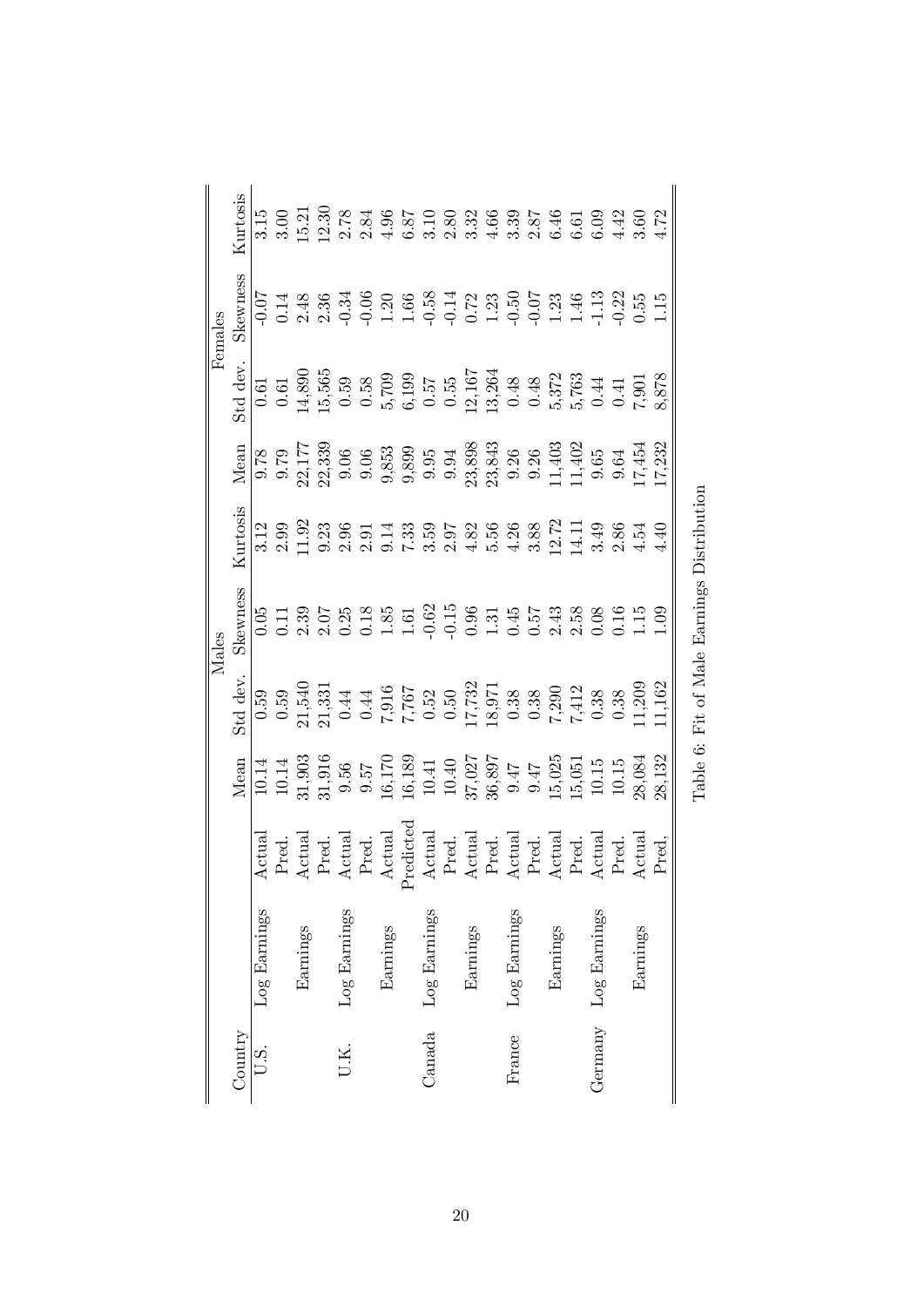|         |           | Males                | Females |            |  |  |
|---------|-----------|----------------------|---------|------------|--|--|
| Country | Education | Experience Education |         | Experience |  |  |
| U.S.    | 2.59      | 1.02                 | 2.83    | 0.91       |  |  |
| U.K.    | 1.83      | 0.96                 | 2.33    | 0.71       |  |  |
| Canada  | 1.79      | 0.99                 | 2.31    | 0.88       |  |  |
| France  | 2.44      | 0.92                 | 2.27    | 0.84       |  |  |
| Germany | 2.13      | 1.04                 | 1.55    | 0.98       |  |  |

Table 7: Lifetime Annuity Value Differentials

|         |          | Males  |                  |          | Females       |           |
|---------|----------|--------|------------------|----------|---------------|-----------|
|         | Earnings | Values | Reduction        | Earnings | <b>Values</b> | Reduction |
|         |          |        | 90/10            |          |               |           |
| U.S.    | 4.62     | 2.70   | 41\%             | 4.72     | 2.87          | 39%       |
| U.K.    | 3.13     | 2.46   | 22%              | 5.08     | 3.73          | 27\%      |
| Canada  | 3.59     | 2.63   | 27%              | 4.37     | 3.12          | 29%       |
| France  | 2.61     | 2.75   | $-5\%$           | 3.88     | 3.68          | $5\%$     |
| Germany | 2.81     | 2.52   | 10%              | 3.31     | 3.04          | 8%        |
|         |          |        |                  |          |               |           |
|         |          |        | Gini Coefficient |          |               |           |
| U.S.    | 0.33     | 0.22   | 35%              | 0.33     | 0.23          | 31%       |
| U.K.    | 0.26     | 0.20   | 21\%             | 0.32     | 0.28          | 12%       |
| Canada  | 0.26     | 0.21   | 20%              | 0.28     | 0.24          | 16%       |
| France  | 0.23     | 0.24   | $-3\%$           | 0.25     | 0.26          | $-4\%$    |
| Germany | 0.23     | 0.21   | $9\%$            | 0.25     | 0.23          | 9%        |

Table 8: Earnings and Value Inequality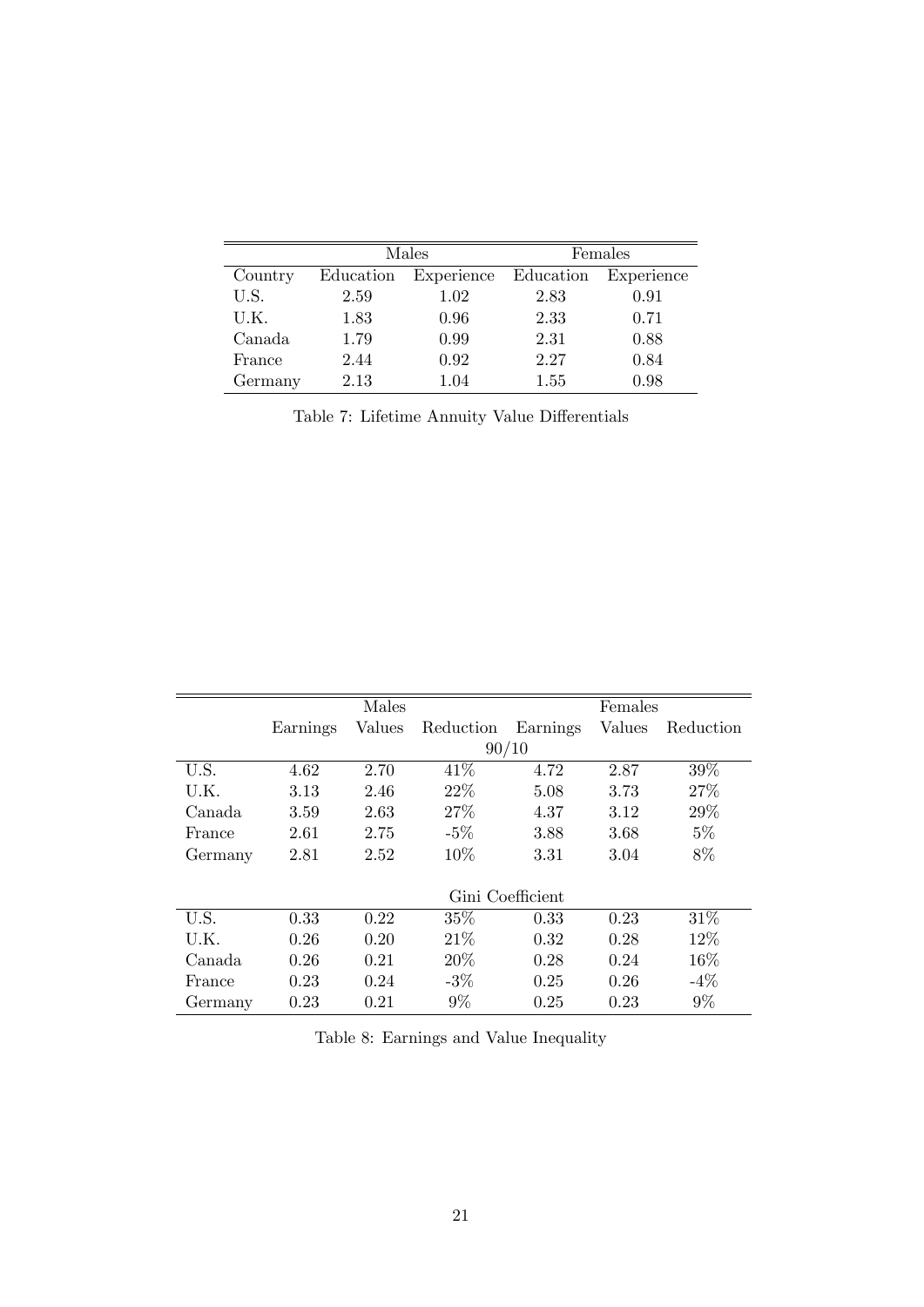inequality. The exceptions to this finding are French males. French females also have an increase in inequality if one uses the Gini coefficient. As might be expected the U.S. exhibits the largest inequality differential between earnings and annuity values with a  $30-40\%$  reduction in inequality for both males and females. Inequality levels amongst annuity values are also substantially lower than earnings inequality levels for Canada and the U.K., between 15-30% lower depending on the gender and measure. France and Germany see the lowest reduction in inequality when moving to annuity values at less than 10% and as noted sometimes inequality even increases.

When comparing inequality levels across countries, the surprising feature is how similar the value inequality levels are across the countries despite the large differences in earnings inequality figures. For males France now exhibits the highest level of inequality while the U.K. exhibits the lowest; the U.S. is no longer at the top but rather in the middle. For females the U.K. exhibits the highest level of inequality with the U.S. at the bottom. The fact that the lifetime income inequality measures are higher than earnings inequality measures in France may be surprising given the overall transition matrix for this country does not look that different from that of Canada and Germany. There are several reasons for these different outcomes. First, the likelihood of remaining unemployed or becoming unemployed is the highest in France compared to all of the other countries. Transiting to unemployment reduces income because the replacement rates are far below 1. Getting stuck in unemployment reduces it even more because the unemployment income is now based on the minimum earnings level for each education group. Having these low income values reduces the lifetime values and holds down the bottom of the distribution. Second, as mentioned above Canada has more probability mass in the extremes of the off diagonals of the transition matrix. This means that the lifetime values of individuals at the low end of the earnings distribution are higher and those of individuals at the high end of the distribution are lower leading to more compression of the overall distribution. In fact if we were to hypothetically give France the Canadian mobility estimates we find that value inequality falls in France: the 90-10 ratio would be 2.20 for men and 3.02 for women. This reduction primarily comes from differences in unemployment mobility and upward earnings mobility in the two countries. Finally, France has a very polarized earnings distributions in terms of the link between education and earnings. There are very few high educated workers in the lower tails of the distributions and likewise very few low educated workers in the upper tails. This polarization is even greater after computing the lifetime values. In Canada the education distribution across the wage distribution is more stable with all groups represented at all wage levels and while the upper part of the value distribution has a higher concentration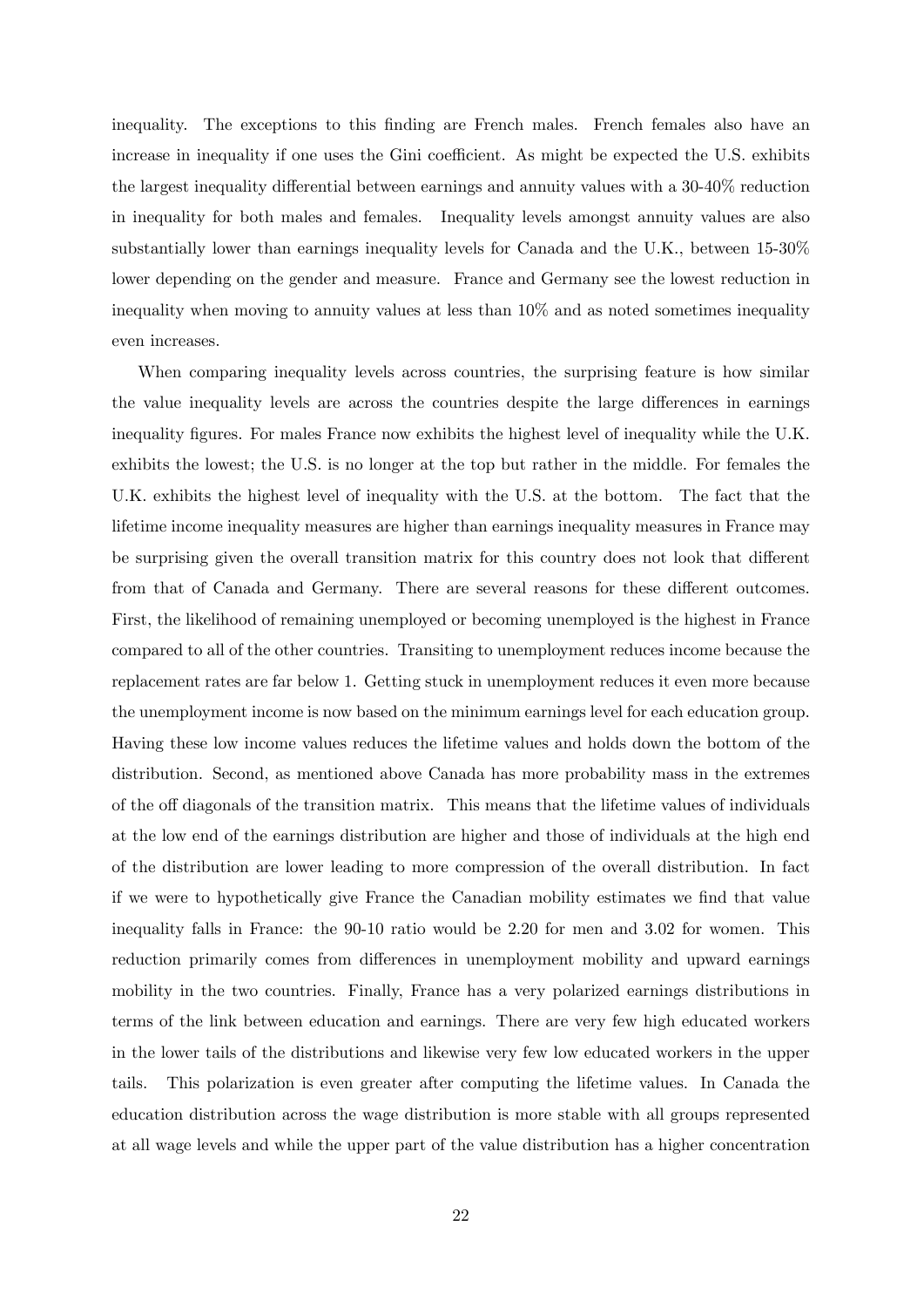|         | 90/10     |        |           |                  |        |           |  |  |
|---------|-----------|--------|-----------|------------------|--------|-----------|--|--|
|         |           | Males  |           | Females          |        |           |  |  |
|         | Utilities | Values | Reduction | Utilities        | Values | Reduction |  |  |
| U.S.    | 2.15      | 1.64   | 23%       | 2.17             | 1.70   | 22%       |  |  |
| U.K.    | 1.77      | 1.58   | 11\%      | 2.25             | 1.95   | 13%       |  |  |
| Canada  | 1.90      | 1.65   | 13\%      | 2.09             | 1.80   | 14%       |  |  |
| France  | 1.62      | 1.68   | $-4\%$    | 1.97             | 1.98   | $0\%$     |  |  |
| Germany | 1.68      | 1.63   | $3\%$     | 1.82             | 1.81   | $1\%$     |  |  |
|         |           |        |           | Gini Coefficient |        |           |  |  |
| U.S.    | 0.17      | 0.11   | 35%       | 0.17             | 0.12   | 32%       |  |  |
| U.K.    | 0.13      | 0.10   | 21%       | 0.17             | 0.14   | 13%       |  |  |
| Canada  | 0.14      | 0.11   | 20%       | 0.15             | 0.13   | 16%       |  |  |
| France  | 0.11      | 0.12   | $-5\%$    | 0.13             | 0.14   | $-8\%$    |  |  |
| Germany | 0.12      | 0.11   | $5\%$     | 0.14             | 0.13   | $6\%$     |  |  |

Table 9: Utility Based Current and Lifetime Inequality

of university graduates the other groups are still present pulling down the highest value levels.

We also computed the inequality analysis using a utility based approach to see if risk aversion made a difference. We used a CRRA utility function specification with an intertemporal substitution elasticity of 2. These results are presented in Table 9. In general the inequality levels for the utility based approach are much lower than those for the income based approach. The reduction in inequality due to moving to lifetime measures is smaller substantially smaller for the 90-10 ratios, but similar for the Gini coefficients. All of the other orderings remain the same.

To explore further the relationship between mobility and lifetime inequality across countries we conduct two exercises. First, we compute a variety of simulations under different mobility scenarios using the income based approach. These results are presented in Table 10. The first row for both males and females reproduces the 90-10 ratios for earnings from Table 8. The second row shows 90-10 ratios for lifetime annuity values that have been simulated under the assumption that only positive earnings mobility (or none) is possible. That is, there are no transitions to unemployment and one either stays in the same decile or moves to a higher one throughout their lifetime. Allowing for upward wage mobility reduces inequality substantially in all Öve countries for both males and females except for males in France where very little reduction occurs. The third row has the result for only downward earnings mobility. Again in almost all cases inequality is reduced. However, the reduction is generally much smaller than with upward wage mobility and for females in Germany inequality actually increases. In all countries the mean of the lifetime annuity value is lower than that of salaries when only downward earnings mobility is allowed. In Germany the bottom of the distribution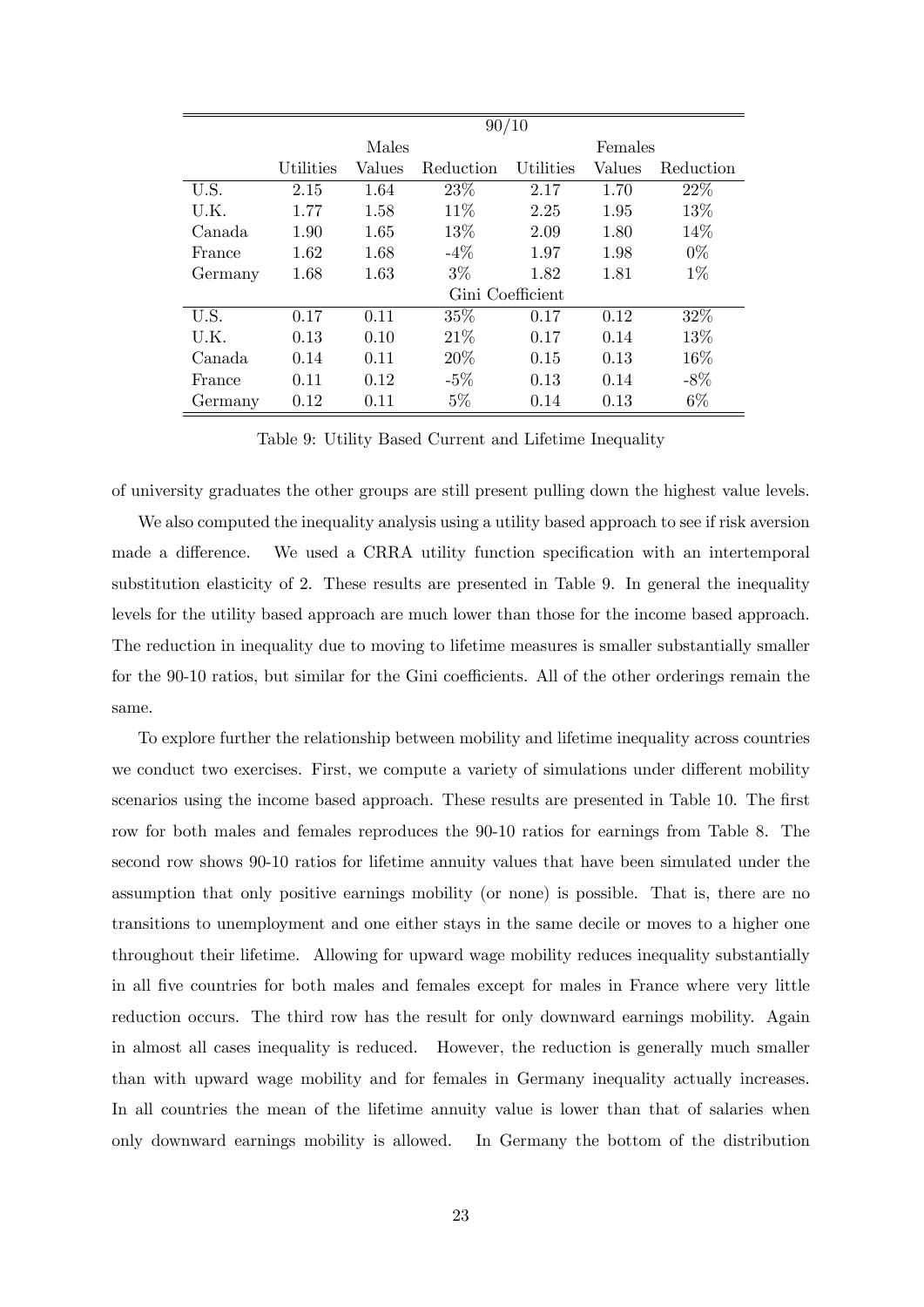|                                        | U.S. | U.K. | Canada  | France | Germany |
|----------------------------------------|------|------|---------|--------|---------|
| Experiment                             |      |      | Males   |        |         |
| Annual earnings                        | 4.62 | 3.13 | 3.59    | 2.61   | 2.81    |
| Upward earnings mobility only          | 2.93 | 2.24 | 2.46    | 2.59   | 2.31    |
| Downward earnings mobility only        | 3.09 | 2.44 | 3.38    | 2.54   | 2.62    |
| Earnings mobility only                 | 2.65 | 2.35 | 2.53    | 2.44   | 2.19    |
| Employment mobility only               | 4.38 | 2.92 | 3.26    | 2.86   | 2.78    |
| Ex post annuity values (full mobility) |      | 2.46 | 2.63    | 2.75   | 2.52    |
|                                        |      |      |         |        |         |
|                                        |      |      | Females |        |         |
| Annual earnings                        | 4.72 | 5.08 | 4.37    | 3.88   | 3.31    |
| Upward earnings mobility only          | 3.14 | 3.24 | 2.78    | 2.76   | 2.74    |
| Downward earnings mobility only        | 3.47 | 4.07 | 3.99    | 3.90   | 3.85    |
| Earnings mobility only                 | 2.83 | 3.64 | 2.99    | 3.06   | 3.19    |
| Employment mobility only               |      | 5.06 | 4.22    | 4.08   | 4.02    |
| Ex post annuity values (full mobility) | 2.87 | 3.73 | 3.12    | 3.68   | 3.04    |

Table 10: 90-10 Ratios Across Experiments

drops further than the top for females resulting in an increase in inequality. The fourth row shows the inequality level for annuity values that are computed assuming both upward and downward earnings mobility but no employment mobility. Here in all cases, even males in France, inequality is reduced. The fifth row shows the level of inequality when only employment mobility is allowed.<sup>11</sup> Not surprisingly, given the way income in unemployment is calculated, this type of mobility produces the lowest reduction in inequality in all countries and even raises it for men France and women in the U.S., France and Germany. Finally the last row contains the 90-10 ratios assuming full mobility and are reproduced from Table 8. In general the final 90-10 ratio falls in between the one for annual earnings and the highest of those from the other experiments.

Second, we compute a variance exercise also using the income based values. For each of the five countries Table 11 gives the R-squared values for regressions of earnings and ex post annuity values on each explanatory attribute for males and females, respectively. As before we only show the results for the employed sample. In terms of earnings education explains 20-28% of the variation in wages except surprisingly in Canada where it explains only 12% for males and 17% for females and in Germany where it explains only 12% for females. Experience explains less of the variation in earnings than education - less than  $10\%$  in most countries. As expected, experience explains less of the variation in female earnings than male earnings. A respondent's initial decile captures a lot of the variation in wages and combined with experience and education almost all of the variation can be explained. Turning to the annuity values education plays an

 $11$  Here we do allow the individual coming out of unemployment to go to any of the residual deciles. They do not have to return to their original decile.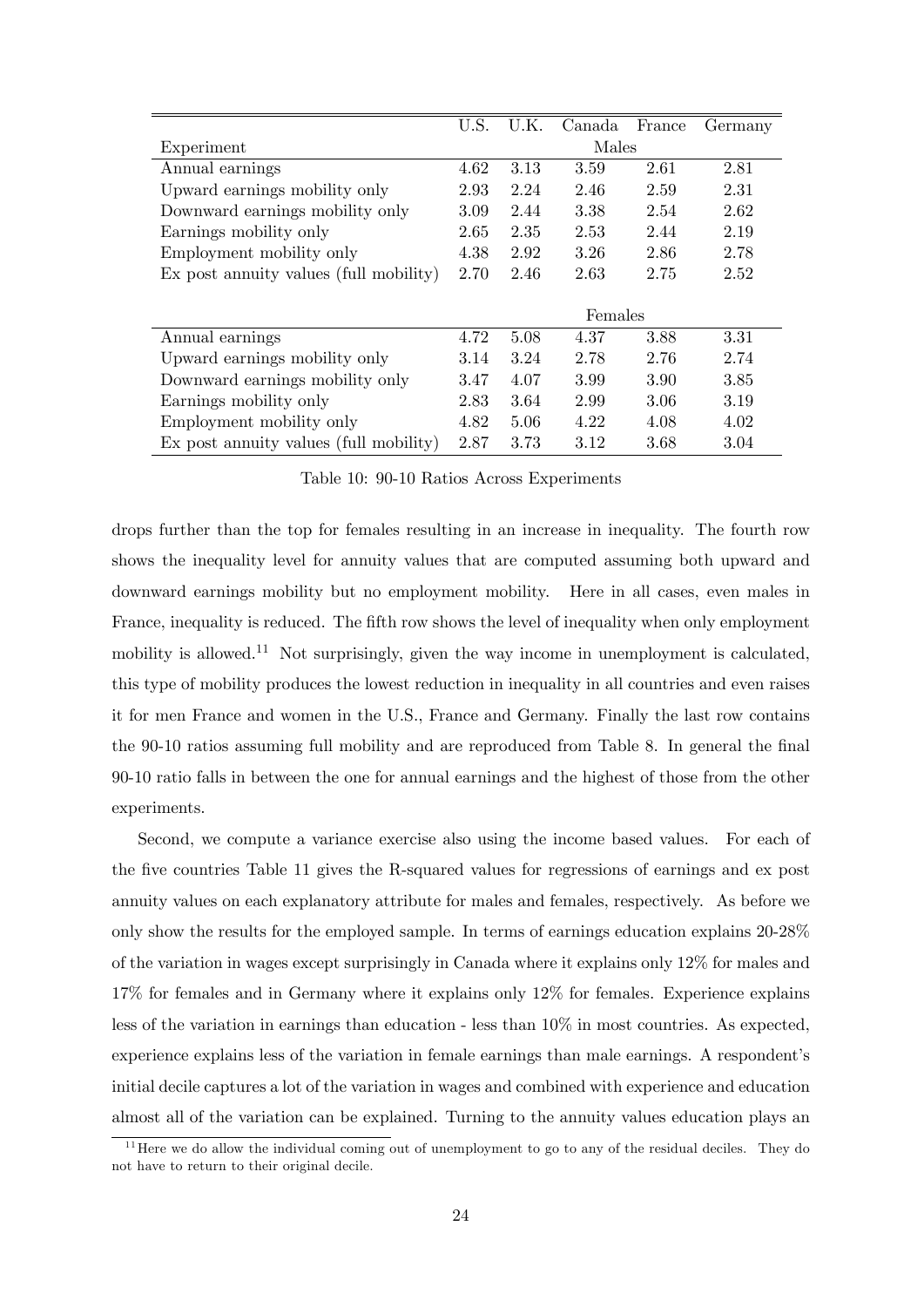|                         |                            | U.S. | U.K. | Canada  | France | Germany |
|-------------------------|----------------------------|------|------|---------|--------|---------|
|                         |                            |      |      | Males   |        |         |
| <b>Current Earnings</b> | Education                  | 0.24 | 0.20 | 0.12    | 0.28   | 0.22    |
|                         | Experience                 | 0.09 | 0.13 | 0.08    | 0.03   | 0.11    |
|                         | Decile of Initial Residual | 0.65 | 0.68 | 0.75    | 0.53   | 0.60    |
|                         | All                        | 0.96 | 0.96 | 0.95    | 0.95   | 0.94    |
| <b>Annuity Values</b>   | Education                  | 0.59 | 0.44 | 0.23    | 0.47   | 0.42    |
|                         | Experience                 | 0.06 | 0.10 | 0.03    | 0.01   | 0.01    |
|                         | Decile of Initial Residual | 0.05 | 0.11 | 0.26    | 0.18   | 0.16    |
|                         | Mobility                   | 0.08 | 0.14 | 0.16    | 0.19   | 0.17    |
|                         | Current earnings           | 0.39 | 0.41 | 0.44    | 0.57   | 0.46    |
|                         | All                        | 0.73 | 0.71 | 0.67    | 0.80   | 0.80    |
|                         |                            |      |      |         |        |         |
|                         |                            |      |      | Females |        |         |
| Current Earnings        | Education                  | 0.23 | 0.20 | 0.17    | 0.24   | 0.12    |
|                         | Experience                 | 0.04 | 0.04 | 0.03    | 0.01   | 0.03    |
|                         | Decile of Initial Residual | 0.70 | 0.76 | 0.76    | 0.67   | 0.78    |
|                         | All                        | 0.95 | 0.96 | 0.96    | 0.95   | 0.90    |
| <b>Annuity Values</b>   | Education                  | 0.56 | 0.40 | 0.31    | 0.38   | 0.09    |
|                         | Experience                 | 0.07 | 0.16 | 0.06    | 0.05   | 0.01    |
|                         | Decile of Initial Residual | 0.07 | 0.15 | 0.22    | 0.24   | 0.36    |
|                         | Mobility                   | 0.08 | 0.09 | 0.19    | 0.29   | 0.13    |
|                         | Current earnings           | 0.39 | 0.45 | 0.44    | 0.57   | 0.50    |
|                         | All                        | 0.72 | 0.72 | 0.70    | 0.83   | 0.75    |

Table 11: Variance Analysis of Male Earnings and Annuity Values (R-squared values)

even larger role as the R-squared is two times that for earnings except for females in Germany where the explanatory power actually falls. Placement in the current earnings distribution, as indicated by the decile of the initial residual, is not important in the U.S. and the U.K. - two relatively mobile countries, but is important in France, Germany and Canada. The Canadian result is surprising given its characterization as a fairly mobile country although as shown by its mobility matrix much of this mobility is employment based. In Table 11 mobility is measured by three factors that count over the course of the simulation for each individual the number of transitions between employment and unemployment, the number of positive decile changes across the earnings residual distribution and the number of negative decile changes. Once again these measures are found to not play an important role in the U.S. and the U.K. but do in Canada, France and Germany. Current earnings has a lot of explanatory power and except for in the U.S. explains as much or more than education. Finally, all of these factors can explain between 67-83% of the variation in annuity values.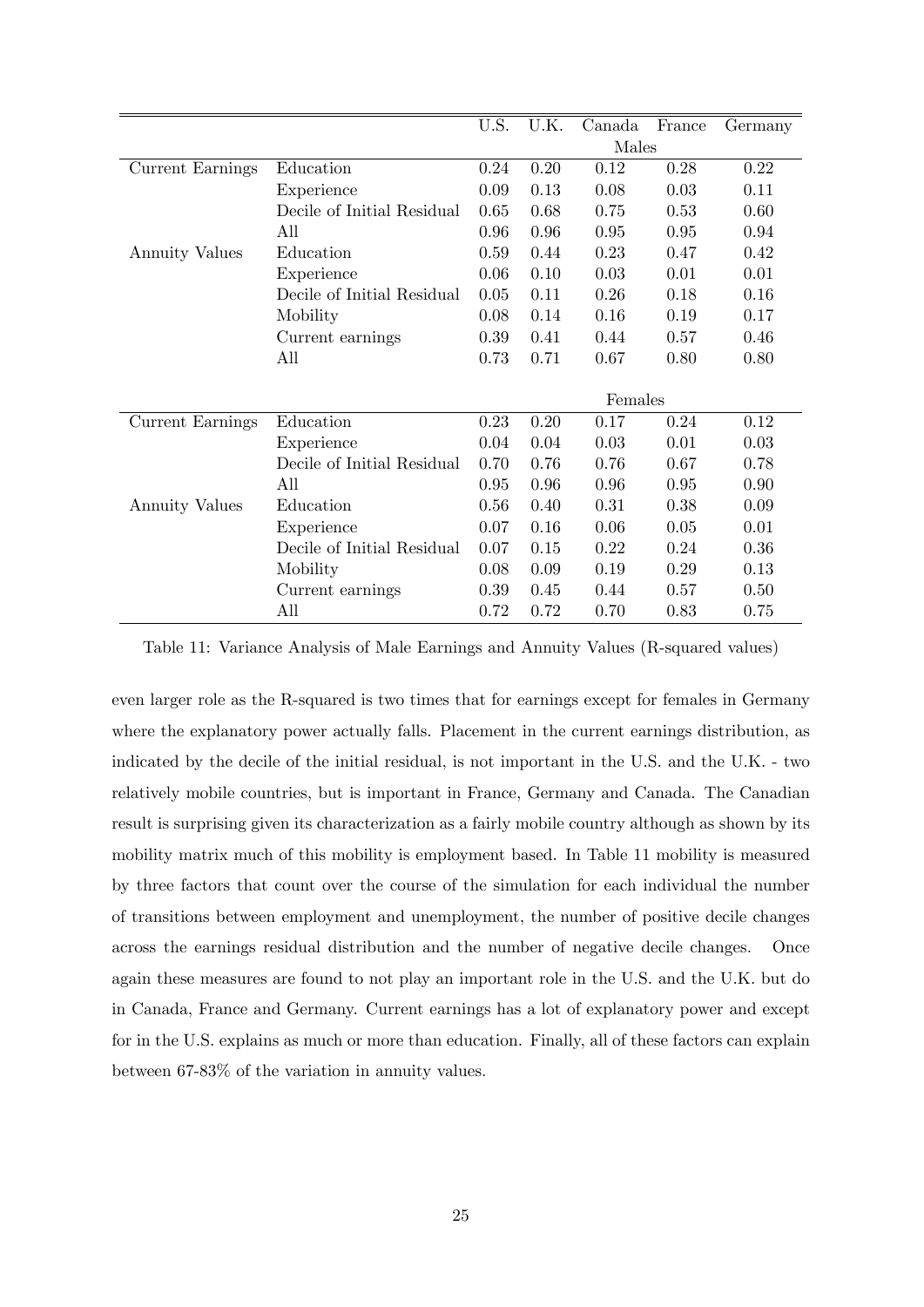## 6 Conclusions

In this paper, we compare and contrast earnings mobility across the United States, Canada, France, Germany and Great Britain at the turn of the 21st century. We construct and estimate a flexible model of individual earnings dynamics for each country and simulate individual earnings trajectories given base-year earnings (1999). Our model is found to provide an excellent fit to the data. The U.S. displays more equalizing mobility than in all other countries, so much that the lifetime earnings inequality that results from exchange mobility is found to be the same in all countries despite greater earnings inequality in base year (1999) in the U.S.

# References

- [1] R. Aaberge, A. Bjørklund, M. Jäntti, M. Palme, P.J. Pedersen, N. Smith and T. Wennemo  $(2002)$ , "Income Inequality and Income Mobility in the Scandinavian Countries Compared to the United States," Review of Income and Wealth,  $48(4)$ ,  $443-69$ .
- [2] Atkinson, A. B. and F. Bourguignon  $(1982)$ , "The Comparison of Multi-Dimensioned Distributions of Economic Status," Review of Economic Studies,  $49(2)$ , 183-201.
- [3] Atkinson, A.B., F. Bourguignon, and C. Morrisson (1992), Empirical Studies of Earnings Mobility. Chur, Switzerland: Harwood.
- [4] Attanasio, O., G. Berloffa, R. Blundell, and I. Preston (2002), "From Earnings Inequality to Consumption Inequality," The Economic Journal, 112, C52-C59.
- [5] Attanasio, O. and S. Davis (1996), "Relative Wage Movements and the Distribution of Consumption," Journal of Political Economy, 104(6), 1227-1262.
- [6] Blundell, R. and I. Preston (1998), "Consumption Inequality and Income Uncertainty," Quarterly Journal of Economics 113 (2), 603-640.
- [7] Buchinsky, M. and J. Hunt (1999), "Wage Mobility in the United States," Review of Economics and Statistics, 81 (3), 351-368.
- [8] Bénabou, R. and E.A. Ok (2001), "Mobility as Progressivity: Ranking Income Processes According to Equality of Opportunity," National Bureau of Economic Research, Working Paper #8431.
- [9] Bowlus, Audra J. and Jean-Marc Robin (2004) "Twenty Years of Rising Inequality in US Lifetime Labor Income Values," Review of Economic Studies, 71(3), 709-743.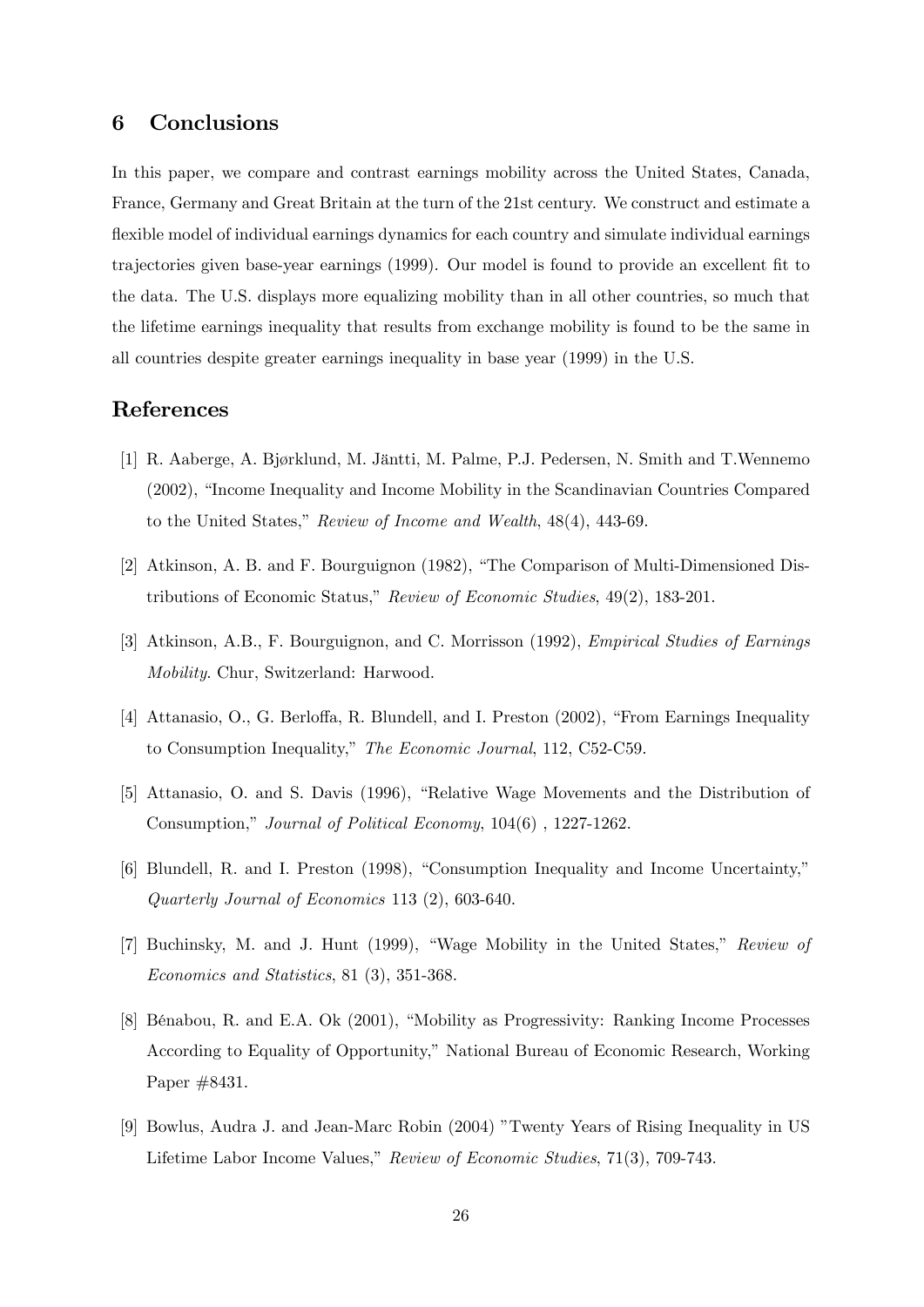- [10] Buchinsky, M., G.S. Fields, D. Fougère, and F. Kramarz (2003), "Francs or Ranks? Earnings Mobility in France, 1967-1999," Working paper, CREST-INSEE.
- [11] Burkhauser, R. V. and J. G. Poupore (1997), "A Cross-National Comparison of Permanent Inequality in the United States and Germany," The Review of Economics and Statistics, 79(1), 10-17.
- [12] Burkhauser, R. V., D. Holtz-Eakin and S. E. Rhody (1997), "Labor Earnings Mobility and Inequality in the United States and Germany during the Growth Years of the 1980s," International Economic Review, 38(4), 775-794.
- [13] Chakravarty, S. R., Dutta, B. and Weymark, J. A. (1985), "Ethical indices of income mobility," Social Choice and Welfare,  $2(1)$ ,  $1-21$ .
- [14] Cohen, D. (1999), "Welfare Differentials Across French and US Labor Markets: A General Equilibrium Interpretation," CEPREMAP Working Paper 9904 and CEPR Research Discussion Paper 2114.
- [15] Cohen, D. and P. Dupas (2000), "Trajectoires comparées des chômeurs en France et aux Etats Unis," Economie et Statistique, 322-323, 17-26.
- [16] Contini, B. (2002), "Earnings mobility and labor market segmentation in Europe and USA: preliminary explorationsî, LABORatorio R. Revelli, Working Paper, March 2002.
- [17] Cutler, David M. and Lawrence F. Katz (1992) "Rising Inequality? Changes in the Distribution of Income and Consumption in the 1980's," American Economic Review 82 (3), 546-551.
- [18] Dickens, R. (200), "The Evolution of Individual Male Earnings in Great Britain: 1975-95," The Economic Journal, 110, 27-49.
- [19] Fields, G.S. (2001), Distribution and Development: A New Look at the Developing World. Cambridge, MA: MIT Press and Russell Sage Foundation.
- [20] Fields, G.S. (2005a), "The Many Facets of Economic Mobility," Cornell University.
- [21] Fields, G.S. (2005b), "Does Income Mobility Equalize Longer-Term Incomes? New Measures of an Old concept," Cornell University.
- [22] Fields, G.S., J.B. Leary, and E.A. Ok (2000), "Dollars and Deciles: Changing Earnings Mobility in the United States, 1970-1995," Cornell University.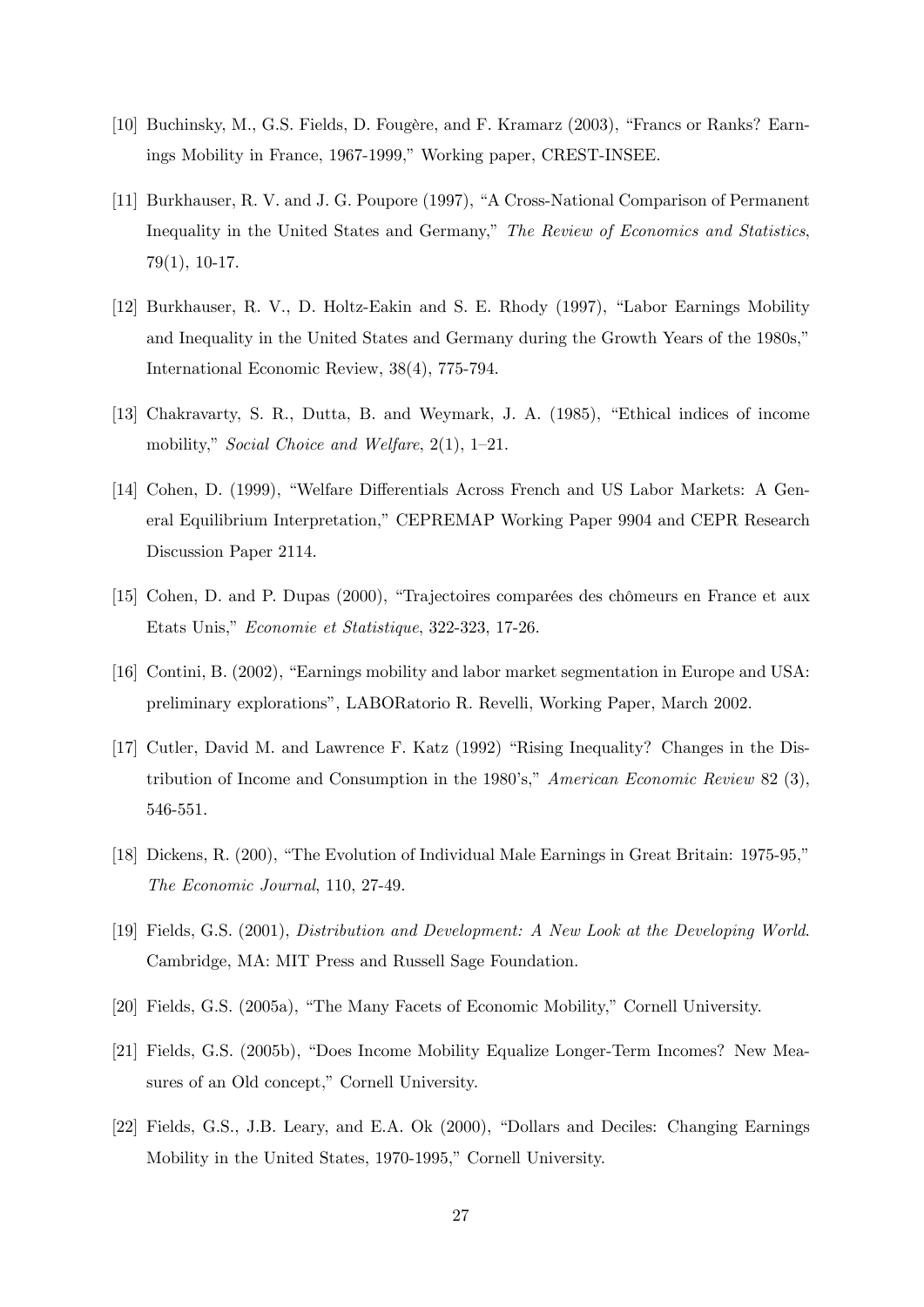- [23] Fields, G.S. and E.A. Ok  $(1999a)$ , "The Measurement of Income Mobility," in J. Silber, ed., Handbook of Income Distribution Measurement, Boston: Kluwer.
- $[24]$  Fields, G.S. and E.A. Ok (1999b), "Measuring Movement of Income," *Economica*, 66, 455-472.
- [25] Flinn, C. J. (2002), "Labour Market Structure and Inequality: A Comparison of Italy and the U.S.," Review of Economic Studies,  $69, 611-645$ .
- [26] Friedman, M. (1962), Capitalism and Freedom, Chicago: University of Chicago Press.
- [27] Gottschalk P. and R. A. Moffitt  $(2002)$ , "Trends in the Transitory Variance of Earnings in the United States," The Economic Journal, 112, C68-C73.
- [28] Jarvis, S. and S. P. Jenkins (1998), "How Much Income Mobility Is There in Britain?" The Economic Journal, 108, 1-16.
- [29] Jaeger, David A. (1997), "Reconciling the Old and New Census Bureau Education Questions: Recommendations for Researchers," Journal of Business and Economic Statistics, 15(3), 300-309.
- [30] Katz, L. F. and D. H. Autor (1999), "Changes in the Wage Structure and Earnings Inequality," in O. Ashenfelter and D. Card, eds., Handbook of Labor Economics, 3, North Holland.
- [31] King, M. (1983), "An index of inequality: With applications to horizontal equity and social mobility," Econometrica, 51, 99–115.
- [32] Levy, Frank and Richard J. Murnane (1992), "U.S. Earnings Levels and Earnings Inequality: A Review of Recent Trends and Proposed Explanations," Journal of Economic Literature 30(3), 1333-81.
- [33] Martin, John P. (1996) "Measures of Replacement Rates for the Purpose of International Comparison A Note," OECD Economic Studies, 26, p.99-115.
- [34] Maasoumi, E. (1998), "On Mobility," in D. Giles and A. Ullah, eds., *Handbook of Applied* Economic Statistics, Marcel Dekker, 119-176.
- [35] Maasoumi, E.and M. Trede (2001), "Comparing Income Mobility in Germany and the United States using Generalized Entropy Mobility Measures," The Review of Economics and Statistics, 83(3), 551-559.